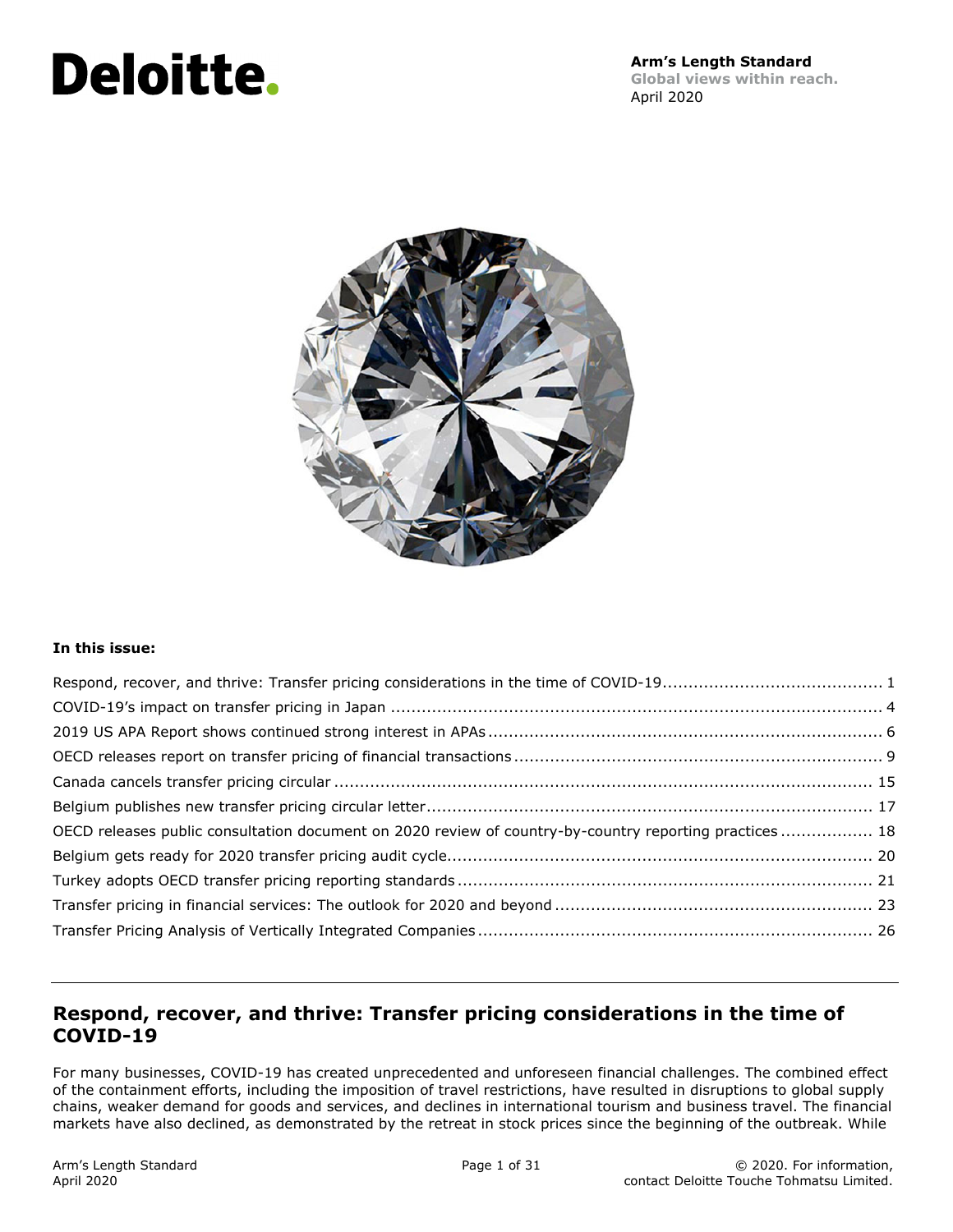it is too early to have a clear view of the full economic impact, global multinational enterprises (MNEs) should not just consider how to respond now, but also consider how to plan to recover and thrive as the world weathers and emerges from the current situation. In particular, transfer pricing considerations should be top of mind for MNEs as a potential global recession induced by COVID-19 may impact their overall global tax positions, particularly for industries most seriously affected by the outbreak.

This article provides some thoughts regarding the potentially complex interplay between the transfer pricing policies typical of many MNEs and the impact of some of the most pressing economic issues that are expected to arise from the COVID-19-related business disruption.

It is important to point out that transfer pricing policies operate within a potentially complicated global tax ecosystem, where broader issues related to other tax positions must be taken into consideration. Thus, transfer pricing advisors should be mindful to include consultation with international tax, business tax services (BTS), and other tax specialists. For instance, it is possible that adjustments to intercompany transfer pricing policies might significantly affect other US income tax provisions, such as reporting of global intangible low-taxed income (GILTI), foreign-derived intangible income (FDII), foreign tax credits (FTCs), the base erosion and anti-abuse tax (BEAT), and the business interest deduction limitation under IRC Section 163(j). In addition, a client's modification to its transfer pricing policy may impact the client's existing contractual and regulatory obligations with third parties or local governments and tax authorities.

#### **Plan to respond: Reducing cash tax expenses through transfer pricing**

Many MNEs have principal company structures whereby limited-risk entities (*i.e.*, operational entities) are generally compensated by the principal company such that the limited-risk entities earn positive taxable income based on comparable company benchmarks, regardless of the complex set of intercompany transactions between them. Absent an adjustment to the comparable company benchmarks for the existing supply chain arrangements or the existing transfer pricing policy, the limited-risk entities will likely continue to report positive taxable income and therefore have cash tax expenses, even when the global MNE's income turns negative. At the same time, in situations as unprecedented as those created by COVID-19, MNEs will likely want to evaluate arm's length options to conserve cash as much as possible.

COVID-19 presents a unique event that few, if any, MNEs may have planned for. Among many other concerns, an immediate question is whether the limited-risk entities should bear some of the burden imposed by COVID-19. While transfer pricing rules may allow latitude for companies to alter their transfer pricing in response to real-world events, each MNE should consider the details based on its specific facts and circumstances.

Given the unprecedented uncertainty and fluidity of the current situation, MNEs are not likely to have immediate and definitive answers. Because many companies may have already experienced reductions in sales and/or production, irrespective of the duration of the current situation, it is reasonable to conclude that by year end many MNEs will be reporting substantially lower overall profitability across their supply chains, potentially limiting transfer pricing policies.

MNEs anticipating substantial disruption may consider proactively reevaluating their current transfer pricing policies, including benchmark returns for some group companies. Any implementation of a change to transfer pricing in certain circumstances may result in a reduction of current cash tax liabilities, consistent with cash preservation objectives, and should be appropriately and contemporaneously documented.

In this regard, considerations may include, but not be limited to:

- Reexamining the criteria that were used to identify comparable companies. This may require relying on different comparable companies than had been considered historically.
- Reevaluating the number of years of data to determine the range of results for the period related to COVID-19 in the context of any discernible business cycle effects.
- Considering whether certain adjustments specific to COVID-19-related issues may or may not be appropriate under the circumstances.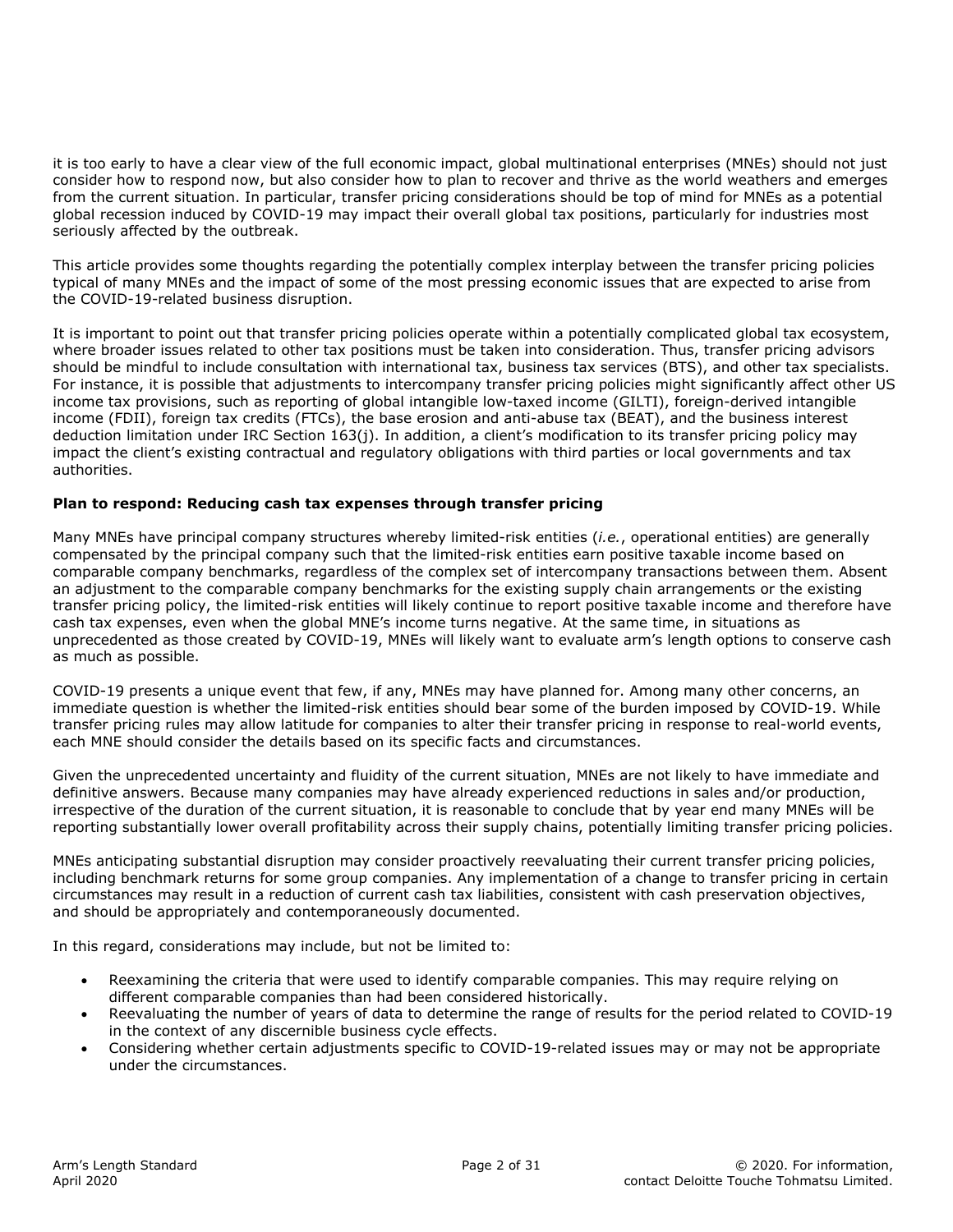#### **Plan to recover: Managing liquidity with transfer pricing**

As the effects of COVID-19 persist, MNEs are expected to face continued liquidity pressure. An updated transfer pricing policy that takes COVID-19 into account can keep cash centralized for easier access and use for operations. Nevertheless, such policy changes, coupled with other economic events, may necessitate financial rebalancing as earnings and values may be impacted along with market liquidity, with cascading effects on capital structures. For example:

- Existing debt financing, both third party and intercompany, may be bound by incurrence or maintenance covenants (*e.g.*, debt to EBITDA), which may now be at risk of breach. Waivers to covenants or amendments to existing loans may be required to avoid defaults.
- New debt financing, both third party and intercompany, may face greater-than-usual challenges.

MNEs should understand how changes in their supply chain pricing arrangements will interact with these other issues and how such changes might impact any other liquidity solutions they might be contemplating, such as cash pooling and group indebtedness. In addition, such other liquidity solutions will have special transfer pricing considerations of their own.

#### **Plan to thrive: Broad-based tax planning**

As mentioned above, MNEs are likely to experience significantly different operating results because of COVID-19. Recent changes in US income tax law, not only with respect to the Tax Cuts and Jobs Act of 2017 (TCJA) but also the recently enacted Coronavirus Aid, Relief, and Economic Security (CARES) Act, need to be considered from a broadbased perspective. As a result of the complexity and interconnected nature of these provisions, transfer pricing planning should be done with an MNE's overall tax profile in mind.

For instance, transfer pricing is interwoven into several typical international tax computations, such as:

- Limited-risk distributors are often tested income entities within the GILTI regime. Changes to the profitability of such entities could have a corresponding change to the MNE's GILTI inclusion.
- Many MNEs are projecting lower revenues and potentially higher costs for 2020. This in turn is expected to generate net operating losses (NOLs) that, as a result of the CARES Act, can be used to generate cash tax refunds in years when the tax rate was 35% rather than 21%. To the extent transfer pricing changes impact a US entity's 2020 NOL, either directly or indirectly (*e.g.*, through a change in the GILTI inclusion), the amount of the 35% refund available would be affected.
- To the extent that US entities incur current year taxable losses, they may permanently lose Section 250 deductions (*i.e.*, GILTI and/or FDII) as well as GILTI FTCs.
- Changes to US profitability due to COVID-19 and/or related transfer pricing adjustments will also affect US entities' ability to deduct interest expense in the current year under Section 163(j). The complexity of this effect is compounded by elections available to taxpayers under the CARES Act to change the interest limitation from 30% of EBITDA to 50% and to utilize 2019 adjusted taxable income for 2020.
- Changes to US profitability due to COVID-19 and/or related transfer pricing adjustments may have an impact on an MNE's BEAT liability as well, because the computation of modified taxable income in 2018 and/or 2019 may be increased by the base erosion percentage of any NOL that arises in 2020.

#### **Conclusion**

In many cases, an MNE's intercompany transfer pricing policies, contracting, managing transaction flow may not have contemplated economic stress such as that caused by the COVID-19 global pandemic. Consistent with the arm's length standard, MNEs may want to consider whether changes to historical transfer pricing may be appropriate. To the extent any adjustments are made, MNEs would be well advised to respond now by preparing supporting documentation evidencing that any unanticipated financial results can be traced to factors related to the COVID-19-induced economic issues. In addition, any change in transfer pricing policies should be made with an eye to the MNE's overall tax profile, such as cash tax and liquidity concerns, in alignment with their plans for recovery.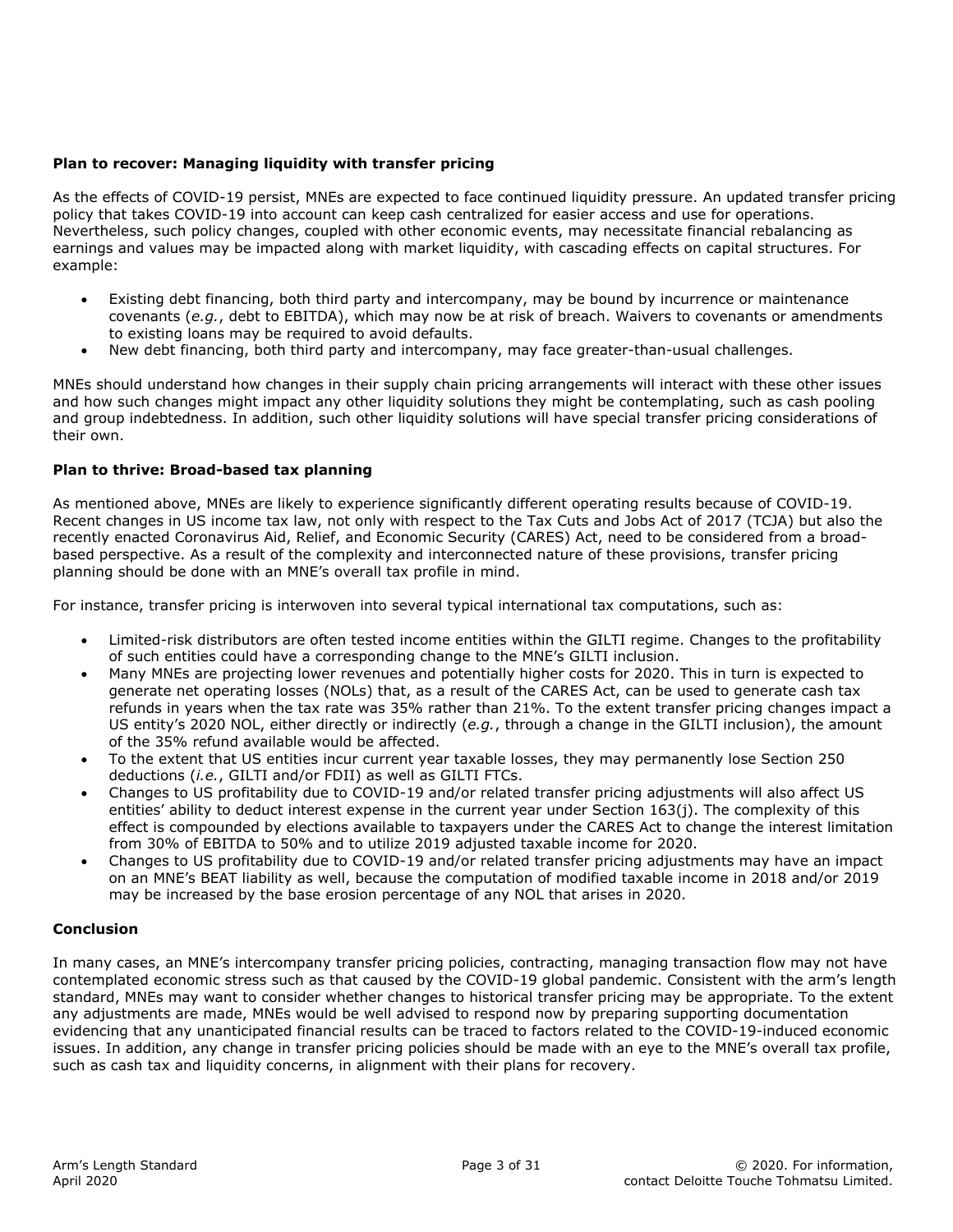— Aydin Hayri (McLean) Principal Deloitte Tax LLP ahayri@deloitte.com

> Ryan Duchene (Pittsburgh) Managing Director Deloitte Tax LLP rduchene@deloitte.com

Ariel Krinshpun (New York) **Principal** Deloitte Tax LLP Akrinshpun@deloitte.com

Jamie Hawes (Washington, DC) Senior Manager Deloitte Tax LLP jhawes@deloitte.com

# **COVID-19's impact on transfer pricing in Japan**

The topic dominating conversations globally is the COVID-19 (novel coronavirus) pandemic. In addition to the serious health impact of the virus, it also is impacting vital components of the global economy, such as production, the supply chain, consumption, and financial markets. Industries such as airlines, hospitality and tourism, electronics, consumer goods, pharmaceuticals, and medical equipment are experiencing this impact, and global markets are volatile.

It is still early in the timeline of the virus to have a clear view of the extent of the economic impact. One point of reference may be the SARS outbreak in 2002-03. As of the date of writing, the COVID-19 outbreak is more farreaching than the SARS outbreak (both in terms of countries with infections and the number of infections). Using this as a benchmark, it is reasonable to expect that the impact of the COVID-19 outbreak may be significantly greater than the SARS outbreak.

It is in this context that global multinationals are beginning to consider how a potential downturn may impact their tax and transfer pricing positions, particularly for industries seriously affected by the outbreak.

In Japan, the government has taken measures relating to tax compliance in response to the outbreak, such as extending the due dates for filing individual income tax returns, consumption tax returns, and gift tax returns. For companies, the corporate income tax and consumption tax payment deadline may be extended under existing disaster relief measures with the approval of the tax authorities.

At the date of writing, no public announcement has been made with respect to measures specifically relating to transfer pricing. This article explores potential transfer pricing implications of COVID-19 on common operating models in Japan and looks at possible practical steps taxpayers can take to proactively address their transfer pricing position.

#### **Impact on taxpayers**

While the reach of the coronavirus outbreak is global in nature, certain industries and businesses are likely to be more sensitive to a resulting economic downturn. For example, businesses that typically involve a higher ratio of fixed costs may be expected to be more affected than those with a greater proportion of variable costs.

Industries with large fixed costs, such as manufacturing, are likely to experience a significant effect. Distributors also are likely to be affected, to the extent that they need to sell a certain volume to cover fixed costs. In Japan, given the extremely robust labor laws leading to a less flexible workforce scale, labor costs may be considered akin to a longterm fixed cost for a business. Depending on the length of the outbreak, businesses with large permanent employee workforces may be substantially impacted. Other businesses with large capital or labor costs may be similarly impacted.

#### **Impact on "limited-risk" transfer pricing models**

Many foreign multinationals operating in Japan use "limited-risk" models based on the transactional net margin method (TNMM) of pricing. Such a model may be used for contract manufacturers, contract R&D service providers, and limited-risk distributors. Limited-risk pricing models are often considered to give taxpayers a "guaranteed return" for their activities, benchmarked against the profit margins of comparable companies in the Japanese market. However, foreign tax authorities and taxpayers may question the outcome of such pricing models in the event of a significant market downturn, which may result from the COVID-19 outbreak.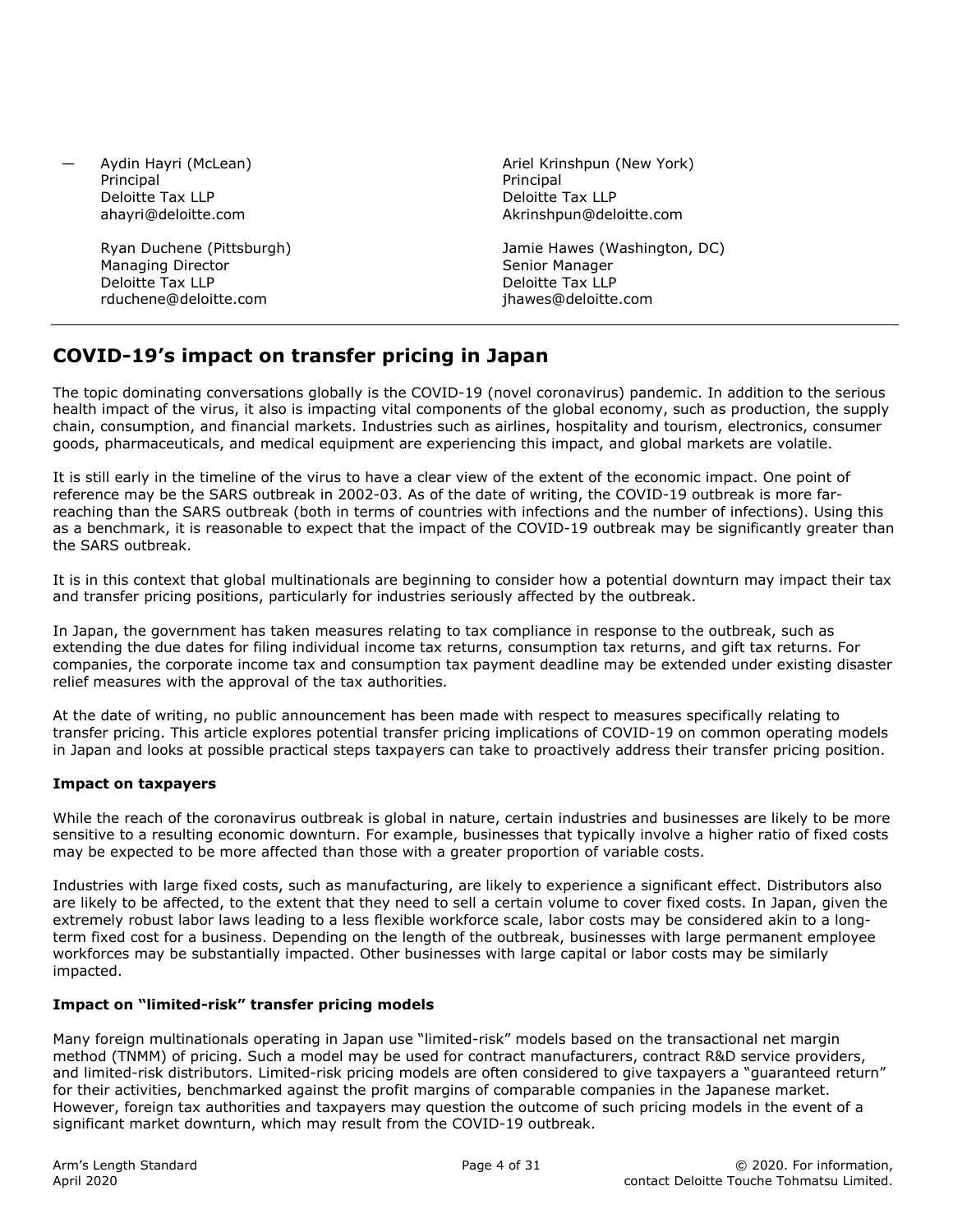At a high level, the impact of such a market downturn may likely depend on the risk profile of the Japanese subsidiary. For example, a typical limited-risk distributor may be exposed to certain market risks that may result in a loss of revenue streams. If the Japanese distributor is responsible for managing and controlling its fixed costs, it may be exposed to such risk to the extent of those fixed costs.

In order to form a view on the impact of the coronavirus outbreak on a particular Japanese subsidiary, the taxpayer would need to consider its analysis of the risk profile of the subsidiary. Any analysis of risk should start with the terms of the intercompany contract. Taxpayers should review their intercompany contracts as part of their analysis of the risk profile of the Japanese subsidiary. For companies that do not have intercompany contracts, taxpayers may wish to look at their course of dealings over the past few years.

#### **Practical considerations**

From a practical perspective, Japanese taxpayers typically approach compliance and risk management through the use of an advance pricing agreement (APA) or a "document-and-defend" strategy (that is, preparing annual transfer pricing documentation to use as a basis for defense in the event of a potential future audit). The practical considerations of the above issues for both strategies are described below.

#### **Transfer pricing documentation**

For taxpayers following a document-and-defend strategy, the documentation should be consistent with the outcomes of the risk analysis described above. To the extent that the local entity experiences a significant reduction in profit margin or is in a loss position, an additional explanation and support for this outcome should be provided. Further, the industry analysis typically included in transfer pricing documentation may become a more central aspect of the analysis and documentation strategy in the coming years.

In terms of economic analysis, taxpayers may need to consider the need for adjustments to support the results of their subsidiaries, such as an adjustment for fixed costs to determine the impact of decrease in volume for the selected comparable companies. From a Japanese perspective, the tax authorities often challenge the use of complex adjustments. The authorities typically argue that the Japanese market is broad and deep enough to identify sufficiently comparable companies, and that if the benchmarked companies are truly comparable from a function, asset, and risk perspective, complex comparability adjustments should not be needed. In these circumstances, taxpayers may wish to review the robustness of their existing Japanese benchmarking studies and consider refining their benchmarking strategy if needed.

Finally, depending on the taxpayer's transfer pricing policy, significant year-end adjustments may be necessary during a major market downturn. It is important that the mechanism for such adjustments be contained in an intercompany contract and supported in the transfer pricing documentation.

#### **Taxpayers with APAs**

In principle, taxpayers that have APAs should continue to follow the agreed upon outcome under the APA and would generally be expected to be shielded from the impact of the issues described above.

However, APAs generally include a set of "critical assumptions," the conditions on which the agreement is based. Critical assumptions often contain items such as significant changes to economic conditions and fundamental changes in the conditions of a particular industry. When a critical assumption is not met, the taxpayer and the revenue authority may agree to continue to honor the APA, revise the APA, or cancel the APA.

In this context, taxpayers that have an APA should review the terms included as critical assumptions and assess whether the COVID-19 outbreak could trigger a discussion with the revenue authorities to revise or cancel the APA. In the event that a critical assumption has been triggered, taxpayers should consider working with their advisors to initiate contact with the relevant revenue authorities.

#### **Comments**

Alongside the concerning health aspects of the coronavirus pandemic are real economic issues. As part of planning for a market downturn resulting from the outbreak, multinationals should proactively consider their tax and transfer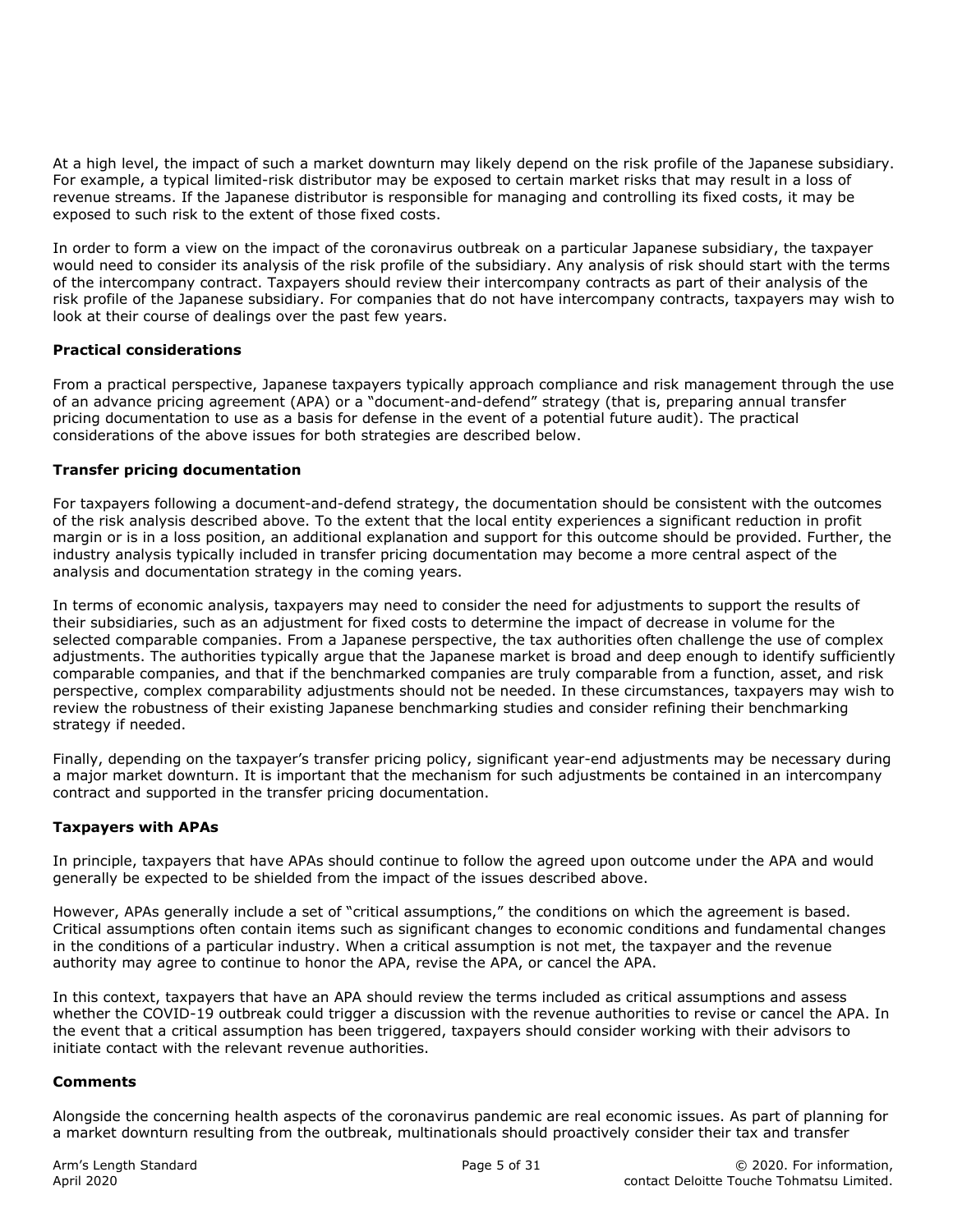pricing positions. Taxpayers with an APA may wish to consider reviewing the critical assumptions and working with their advisors to contact the tax authorities as appropriate. Other taxpayers may wish to consider the risk analysis for their Japanese subsidiary and form a view on whether reduced profitability during an economic downturn would be appropriate. Taxpayers also should review their intercompany contracts, benchmarking, and transfer pricing documentation, and prepare additional support for lower profitability or losses as appropriate.

Finally, a modification to a taxpayer's transfer pricing position may impact existing contractual and regulatory obligations with third parties or local governments and tax authorities regarding customs duties, value added tax, goods and services tax, excise duties, and other regulatory regimes. Taxpayers should evaluate all these issues before implementation of any modifications.

| Jun Sawada (Tokyo)       | Luke Tanner (Tokyo)        |  |
|--------------------------|----------------------------|--|
| Partner                  | Senior Manager             |  |
| Deloitte Japan           | Deloitte Japan             |  |
| Jun.sawad@tohmatsu.co.jp | Luke.tanner@tohmatsu.co.jp |  |

# **2019 US APA Report shows continued strong interest in APAs**

The Internal Revenue Service released Announcement 2020-02 dated March 25, 2020, the advance pricing agreement (APA) annual report covering the activities of the Advance Pricing and Mutual Agreement (APMA) Program during calendar year 2019. The annual report is issued under § 521(b) of Pub. L. 106-170, the Ticket to Work and Work Incentives Improvement Act of 1999, which requires the Secretary of the Treasury to report annually to the public on APAs and the APMA Program.

The annual report provides a summary of recent APA developments in the APMA Program and a statistical snapshot of the program's APA activities during 2019.

Transfer pricing enforcement is expected to continue to increase throughout the world as countries continue to adopt the Organisation for Economic Co-operation and Development's (OECD) base erosion and profit shifting (BEPS) final recommendations, and US and foreign multinational groups continue to review their existing structures and transfer pricing policies in light of the passage of the 2017 Tax Act (Pub. L. No. 115-97). Consequently, the certainty provided by APAs will continue to play an important role in transfer pricing risk management.

Notwithstanding the above, it is likely that the processing of APAs during 2020 will be affected by the current COVID-19 pandemic. Factors that may contribute to the potential impact on APAs include:

- 1. The cancelation of negotiation meetings between the APMA Program and foreign competent authorities due to increased travel restrictions;
- 2. The implementation of remote work for APMA Program personnel, foreign competent authorities, and taxpayers; and
- 3. Taxpayers' review of their transfer pricing policies and proposed APA terms in light of the current economic climate.

Statistical highlights of the 2019 APA annual report include the following:

**Decrease in incoming APA requests:** The IRS received approximately 40 percent fewer APA applications in 2019 than it did in 2018. The IRS received 121 APA applications (17 unilateral, 96 bilateral, and 8 multilateral) in 2019, whereas in 2018 it received 203 APA applications. In addition, as of December 31, 2019, APMA had received 29 user fee filings that were not yet accompanied by substantially complete APA applications, less than half the number of user fee filings from 2018.

The significant decrease in APA applications received by the IRS in 2019 as compared to 2018 is likely due to the large number of accelerated filings in 2018, arising from the increase in user fees to request an APA that was implemented by the APMA Program in two phases, with the first increase effective on July 1, 2018, and the second increase effective on January 1, 2019. Some taxpayers who would have filed APA applications in 2019 instead filed in 2018, in order to file prior to the increase in user fees taking effect. In this context, it may be more meaningful to compare the number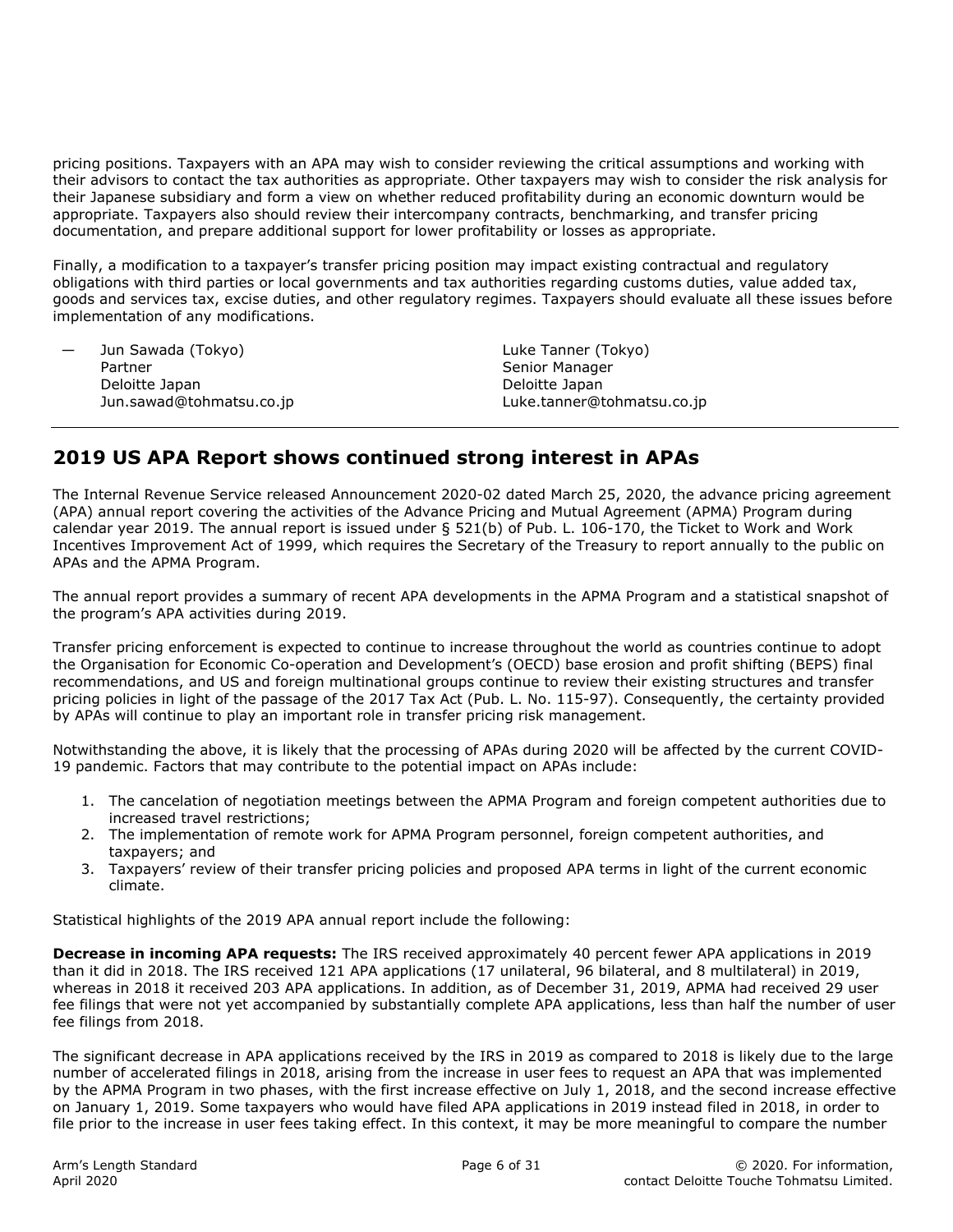of APA applications the IRS received in 2019 to the number of APA applications in 2017 and 2016. The number of APA applications the IRS received in 2019 increased by approximately 17 percent compared to 2017 and by approximately 19 percent compared to 2016. This is reflective of an overall trend of increased taxpayer interest in APAs.

**Slight increase in completed APAs:** During the 2019 calendar year, APMA closed 120 APAs (29 unilateral and 91 bilateral), compared to 107 APAs in 2018. APA renewals accounted for 68 of the 120 APAs executed (approximately 57 percent), with 20 unilateral renewals and 48 bilateral renewals. Approximately 25 percent of all executed APAs included rollbacks. It is likely that a significant portion of APAs with rollbacks resolved transfer pricing audit activity involving either the IRS or the tax authorities of a treaty partner.

**Treaty partners involved in bilateral APAs:** In 2019 Japan accounted for 32 percent of bilateral APA requests filed, the largest share of any country. Canada accounted for 14 percent, the second largest share of any country. India accounted for 12 percent, which represented a decrease of 9 percent compared to its share of bilateral APA requests in 2018.

Other countries accounting for meaningful percentages of filed, pending, or completed APAs with the United States are Australia, France, Germany, Italy, Korea, Mexico, Switzerland and the United Kingdom.

60 percent of the total number of bilateral APAs executed in 2019 involved bilateral APAs with either Japan or Canada. This does not represent a significant change from 2018, when 59 percent of the total number of bilateral APAs executed involved bilateral APAs with either Japan or Canada. Based on the filed APA requests during 2019 and the IRS's pending inventory of APAs, the percentage of completed APAs with Japan and Canada is expected to decrease as a percentage of the total as other countries become more active in the APA process.

**Months to complete APAs:** In 2019, the median time to complete a unilateral APA and a bilateral APA was 30.4 months and 40.5 months, respectively. In 2018, the median processing time to complete a unilateral APA and a bilateral APA was 33.5 months and 42.1 months, respectively. Overall, the median time required to complete the 121 APAs executed in 2019 was 38.8 months, which is approximately one and a half months faster than in 2018, but continues the trend of longer processing times for APAs as compared to previous years (for each of the five years prior to 2018, the median processing time for APAs ranged from approximately 32 months to 35 months). This continued trend may not be overly surprising given the reduction in staffing levels at APMA that began in 2016. While APMA is in the process of hiring additional personnel, which should translate into faster processing times in future years, it is unlikely to make a meaningful improvement in processing times for 2020 as it will take time to onboard new personnel, and the COVID-19 pandemic may impact hiring and processing of cases.

Processing time for unilateral APAs decreased by approximately three months from 2018 and by less than one month from 2017. Unlike bilateral APAs, which involve treaty partners, unilateral APAs and their processing time are more within the control of APMA. Due to significantly smaller volumes of unilateral APAs compared to bilateral APAs, the median processing time for unilateral APAs tends to exhibit higher levels of variability than for bilateral APAs.

Processing time for bilateral APAs decreased from 2018 by approximately one and a half months, to 40.5 months. For each of the five years prior to 2018, the median processing time for bilateral APAs ranged from approximately 35 months to 38 months. In 2018, the median processing time rose to 42.1 months, showing an increase in processing time for bilateral APAs compared to the previous five years, which as noted above may be explained in part by the reduction in staffing levels at APMA beginning in 2016.

Some taxpayers renewing APAs benefitted from faster processing times for their APA requests. For renewal unilateral and bilateral APAs, the median processing time was 38.4 months, compared to the median processing time for new unilateral and bilateral APAs of 41.9 months. The median processing time required to complete new APAs did not materially change from 41.7 months in 2018 to 41.9 months in 2019.

**APA inventory:** The APMA Program had 454 cases in active inventory at the end of 2019: 46 unilateral APAs, 386 bilateral APAs, and 22 multilateral APAs. This represents a small decrease of 4 pending APAs compared to the number at the end of 2018, when there were 458 cases in active inventory. Nearly half of the pending bilateral APA requests involve either Japan or India.

**Term length of APAs (including rollback years):** Of the APAs executed in 2019, 53 cases had a five-year term including rollback years, while 50 cases had terms of six years or longer. The average term length in 2019 was six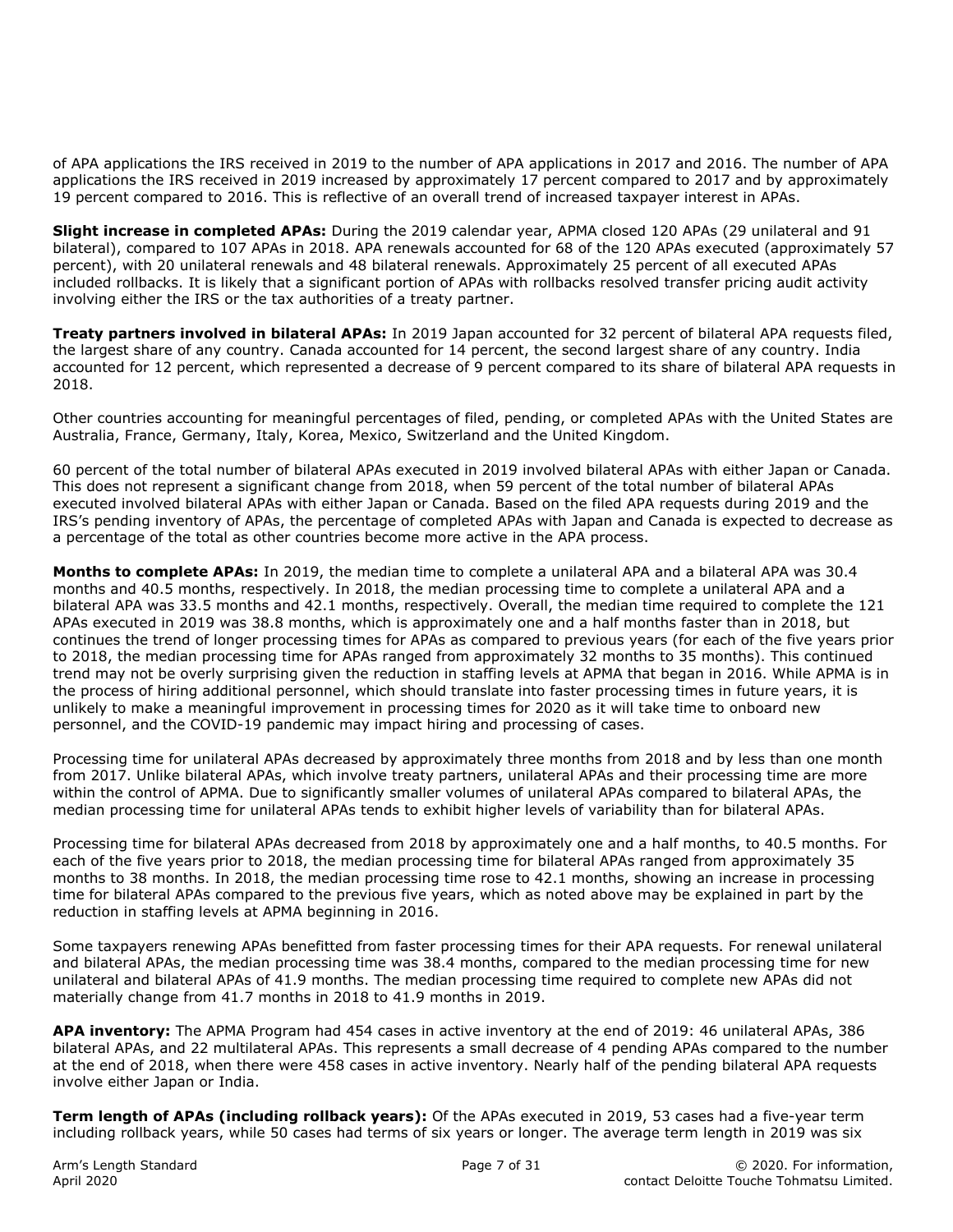years, a decrease of one year from the previous year. The APMA Program and foreign competent authorities may be willing to extend the standard APA term of five years when additional years are needed to address difficult results during a rollback period and/or completed APA years, or to provide some prospectivity in cases when the APA request took a long time to complete. Further, in the context of renewal APAs that were handled expeditiously, the APMA Program has shown a willingness to accept APA terms longer than five years.

**Staffing:** In September 2018, APMA restructured its management and realigned its teams. As of December 31, 2019, the APMA Program was comprised of one director, three assistant directors (each assistant director oversees two managers who lead teams comprised of team leaders and economists), six managers, 52 team leaders, and 16 economists. The three groups overseen by assistant directors are organized by country, with each group having responsibility for multiple countries. The total number of personnel at APMA at the end of 2019 was 78, which is the same number at the end of 2018, and is a decrease from 83 at the end of 2017.

**Cancellations, revocations, and withdrawals:** No APAs were cancelled or revoked during 2019. Twelve APA requests (one unilateral and 11 bilateral) were withdrawn in 2019, which is significantly lower than the 21 applications withdrawn in 2018, and more consistent with the eight applications withdrawn in 2017.

**APAs executed by industry:** In 2019, wholesale/retail trade and manufacturing accounted for 43 percent and 32 percent, respectively, of the total number of executed APAs. Within the wholesale/retail trade industry, merchant wholesalers of durable goods were most common (approximately 63 percent of such cases).

**Covered transactions and transfer pricing methods:** Forty-three percent of the transactions covered in APAs executed in 2019 involved the provision of services, 38 percent involved the sale of tangible goods, 18 percent involved the use of intangible property, and 1 percent involved other types of covered transactions. These numbers represent a change from 2018, when 35 percent of the transactions covered in executed APAs involved the provision of services, 44 percent involved the sale of tangible goods, and 21 percent involved the use of intangible property.

For potential cost sharing APAs, taxpayers should also consider that the preamble to the final cost sharing regulations under Treas. Reg. §1.482-7 provides that the IRS has the authority to negotiate an APA covering a platform contribution transaction and include a commensurate with income waiver.

The comparable profits method (CPM) was used to evaluate 81 percent of the transactions involving the transfer of tangible and intangible property in 2019, which represents a decrease from 86 percent in 2018. Of those transactions, 64 percent used the operating margin as the profit level indicator (PLI) and 36 percent used other PLIs, such as the Berry Ratio and the mark-up on total cost.

For services transactions, the most frequently applied method was also the CPM (82 percent of cases, compared to 86 percent of cases in 2018). Of those services transactions applying the CPM, 65 percent used the operating margin or the mark-up on total cost as the PLI. In 2019, the majority of APAs that covered services transactions also included tangible or intangible transactions, which were not tested under a separate PLI.

While the CPM was still the most frequently applied method in 2019, compared to 2018, the use of the CPM to evaluate transactions decreased by 5 percent in respect of transactions involving the transfer of tangible and intangible property and by 4 percent in respect of services transactions.

**Adjustment mechanisms:** The majority of the transactions covered in APAs executed in 2019 target an interquartile range. Those APAs include a number of mechanisms for making adjustments to the tested party's results when the results fall outside the range or do not match the point required by the APA. Some examples of the mechanisms included in the 2019 executed APAs include an adjustment bringing the tested party's results to the closest edge of the range applied to the results of a single year, an adjustment to the closest edge of the range applied to the results over the APA term, an adjustment to the specified point or royalty rate, and an adjustment to the median of the range for a single year.

**APA boilerplate and APMA Program contact information:** The annual report also includes the version of the APMA Program's model APA agreement that was released in 2018 and a link to the list of primary APMA Program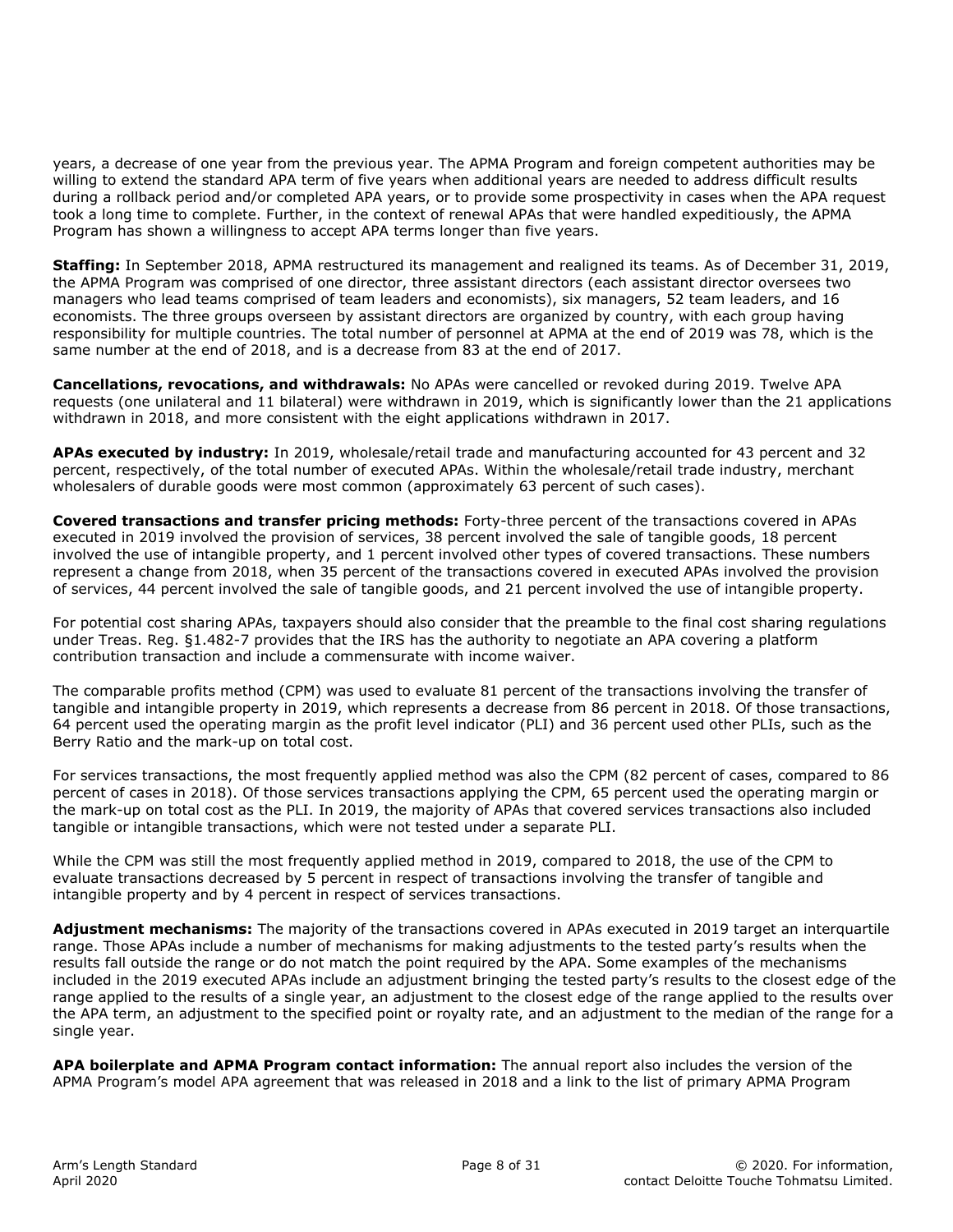contacts. APMA made significant revisions to the model APA agreement in May 2018, $<sup>1</sup>$  representing the first substantial</sup> update to the model APA agreement since 2004. In November 2019, APMA provided to our team<sup>2</sup> an updated version of the model APA agreement that more closely resembles the model prior to the May 2018 revisions.

In light of the BEPS final reports and the adoption of CbC reporting requirements by many jurisdictions and corresponding increased audit activity, the demand for APAs will likely continue to be strong. Although the potential impact of the COVID-19 pandemic on APAs is unknown at this time, the pandemic is likely to have an effect on the processing of APAs, due to a variety of factors. Taxpayers with an APA in force should be considering whether there has been any breach of critical assumptions that would necessitate revising their APAs. In comparison, taxpayers with pending APA requests should be actively reviewing the potential impact of COVID-19 to their business and the proposed transfer pricing method, and considering whether to propose new comparability adjustments and/or critical assumptions. Taxpayers without an APA may wish to consider an APA to address losses incurred by the COVID-19 pandemic.

To discuss whether an APA may be advisable for your organization, please reach out to one of the contacts listed.

| Kerwin Chung (Washington, DC)<br>Principal<br>Deloitte Tax LLP<br>kechung@deloitte.com |                                                                                              | Kirsti Longley (Washington, DC)<br><b>Managing Director</b><br>Deloitte Tax LLP<br>kilongley@deloitte.com |  |
|----------------------------------------------------------------------------------------|----------------------------------------------------------------------------------------------|-----------------------------------------------------------------------------------------------------------|--|
|                                                                                        | John Breen (Washington, DC)<br>Managing Director<br>Deloitte Tax LLP<br>jobreen@deloitte.com | Darrin Litsky (New York)<br>Managing Director<br>Deloitte Tax LLP<br>dlitsky@deloitte.com                 |  |
|                                                                                        | Jamie Hawes (Washington, DC)<br>Senior Manager<br>Deloitte Tax LLP<br>Jhawes @deloitte.com   | Maria Wolter (Washington, DC)<br>Manager<br>Deloitte Tax LLP<br>marwolter@deloitte.com                    |  |
|                                                                                        |                                                                                              |                                                                                                           |  |

## **OECD releases report on transfer pricing of financial transactions**

The Organisation for Economic Co-operation and Development (OECD) on 11 February released final guidance on the transfer pricing aspects of financial transactions. The long-awaited release marks the first time the OECD transfer pricing guidelines (TPG) will be updated to include such guidance.

The report takes into account the comments received in response to the non-consensus public discussion draft released 3 July 2018 and was released as part of Actions 8-10 of the base erosion and profit shifting (BEPS) project, which began in 2013.

The 2015 final reports on BEPS Actions 4 and 8-10 mandated follow-up work on this topic. Pursuant to that mandate, the guidance is meant to clarify the application of the TPG to financial transactions, in particular, the accurate delineation analysis under Chapter I.3

Sections A to E of the report will be included in the TPG as Chapter X. The guidance in Section F of the report will be added to Section D.1.2.1 in Chapter I of the TPG, immediately following paragraph 1.106. Section B provides guidance on the application of the principles contained in Section D.1 of Chapter I of the TPG to financial transactions. Sections

ı

 $DC$ )

 $1$  On September 4, 2018, APMA released a revised version of the model APA agreement that fixed two problems, including allowing comments and edits to be saved under the specific name of the editor and fixing incorrect phrasing under Appendix A, section 4(b), regarding the royalty for the license of intangible property.

<sup>&</sup>lt;sup>2</sup> The version of the model APA agreement made available in November 2019 has not yet been formally released by APMA.

<sup>&</sup>lt;sup>3</sup> All references to the OECD TPG are references to the 2017 version of the TPG.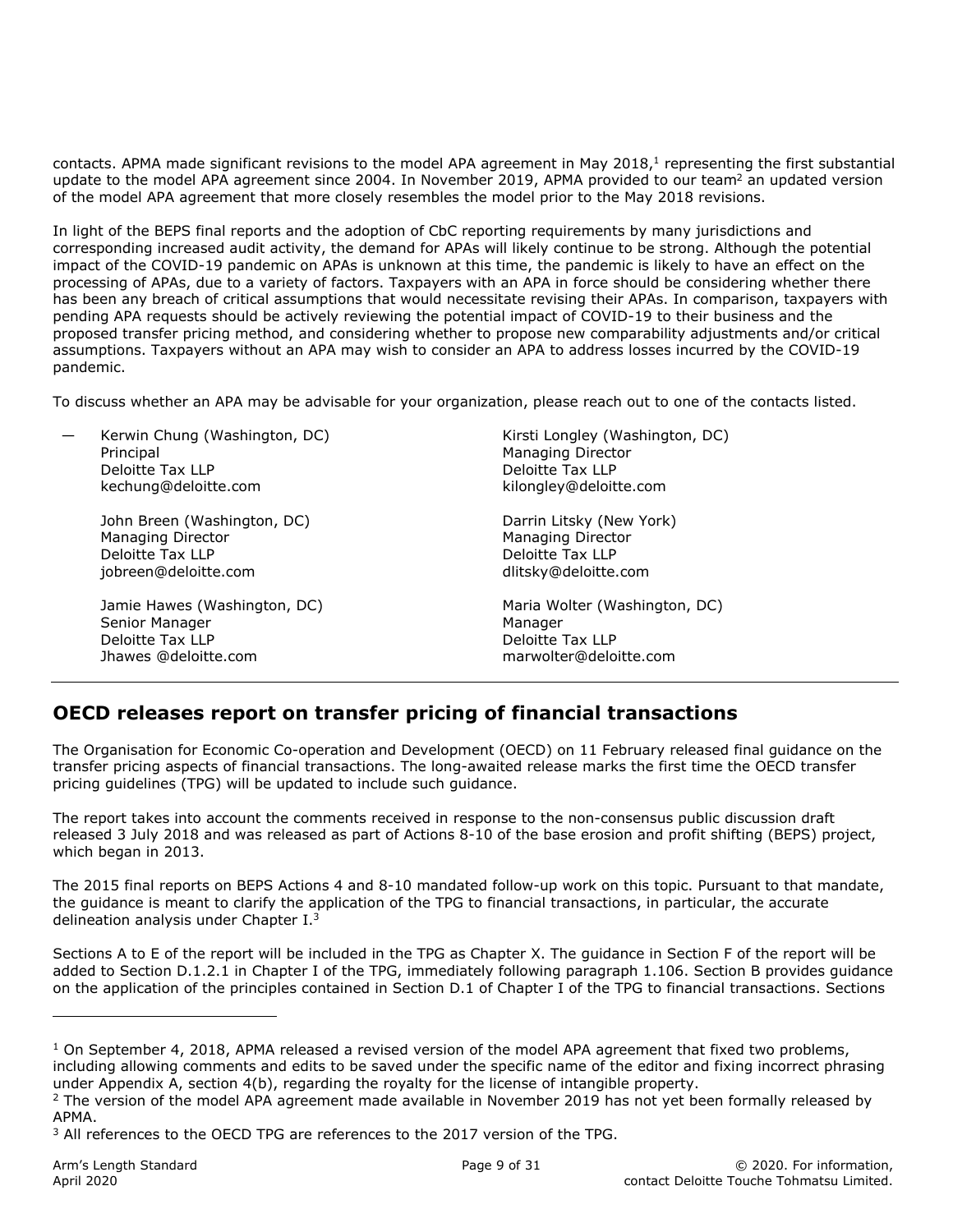C, D, and E of the report address specific issues related to the pricing of financial transactions (that is, treasury functions, intragroup loans, cash pooling, hedging, guarantees, and captive insurance). This analysis elaborates on both the accurate delineation and the pricing of the controlled financial transactions. The last section of the report provides guidance on how to determine a risk-free rate of return and a risk-adjusted rate of return in situations in which an associated enterprise is entitled to any of those returns under the guidance in Chapters I and VI of the TPG.

#### **Overview**

#### **Debt versus equity determinations**

The report includes guidance that reflects an approach of accurate delineation of the actual transaction to determine the capital structure (the mix and types of debt and equity) used to fund an entity within a multinational enterprise (MNE) group, although the report emphasizes that the guidance is not intended to prevent countries from implementing other approaches under domestic legislation.

The report indicates that an approach of accurate delineation, which may include a multifactor analysis, can be used before pricing a loan to determine whether the purported loan is regarded correctly or should be recharacterized as equity for tax purposes.<sup>4</sup> Furthermore, the report suggests that the recharacterization as equity of a purported loan is not limited to an all-or-nothing consideration; rather, the report allows for a bifurcation of a purported loan between debt and equity as part of the accurate delineation analysis. $5$ 

The report lists a number of factors that may be used to distinguish intercompany debt from other forms of funding such as equity, including the following:

- The presence or absence of a fixed repayment date;
- The obligation to pay interest;
- The right to enforce payment of principal and interest;
- The status of the funder in comparison to regular corporate creditors;
- The existence of financial covenants and security;
- The source of interest payments;
- The ability of the recipient of the funds to obtain loans from unrelated lending institutions;
- The extent to which the advance is used to acquire capital assets; and
- The purported debtor's failure to repay on the due date or to seek a postponement.

#### **Identifying the commercial or financial relations and economically relevant characteristics of financial transactions**

In accordance with the guidance established in Chapter I of the TPG, the report states that accurate delineation of financial transactions should begin with the thorough identification of economically relevant characteristics of the transaction, consistent with the application to other transactions. These include:

- An examination of the contractual terms of the transaction;
- The functions performed, assets used, and risks assumed;
- The characteristics of the financial products or services;
- The economic circumstances of the parties and the market; and
- The business strategies pursued by the parties.

The accurate delineation of a transaction "requires analysis of the economically relevant characteristics of the transaction. These economically relevant characteristics consist of the conditions of the transaction and the economically relevant circumstances in which the transaction takes place."6 Depending on the context in which the term is used, the accurate delineation of a transaction may enable it to be correctly characterized (*e.g.*, debt v. equity

 $5$  The bifurcation approach is consistent with the draft Treas. Reg.  $\S 1.385$ , although the final regulations moved away from this methodology.

6 Paragraph 1.35 of the TPG.

1

<sup>&</sup>lt;sup>4</sup> This approach of accurate delineation applies to certain financial transactions mentioned in the report, including intragroup loans, cash pooling, hedging, guarantees, and captive insurance arrangements.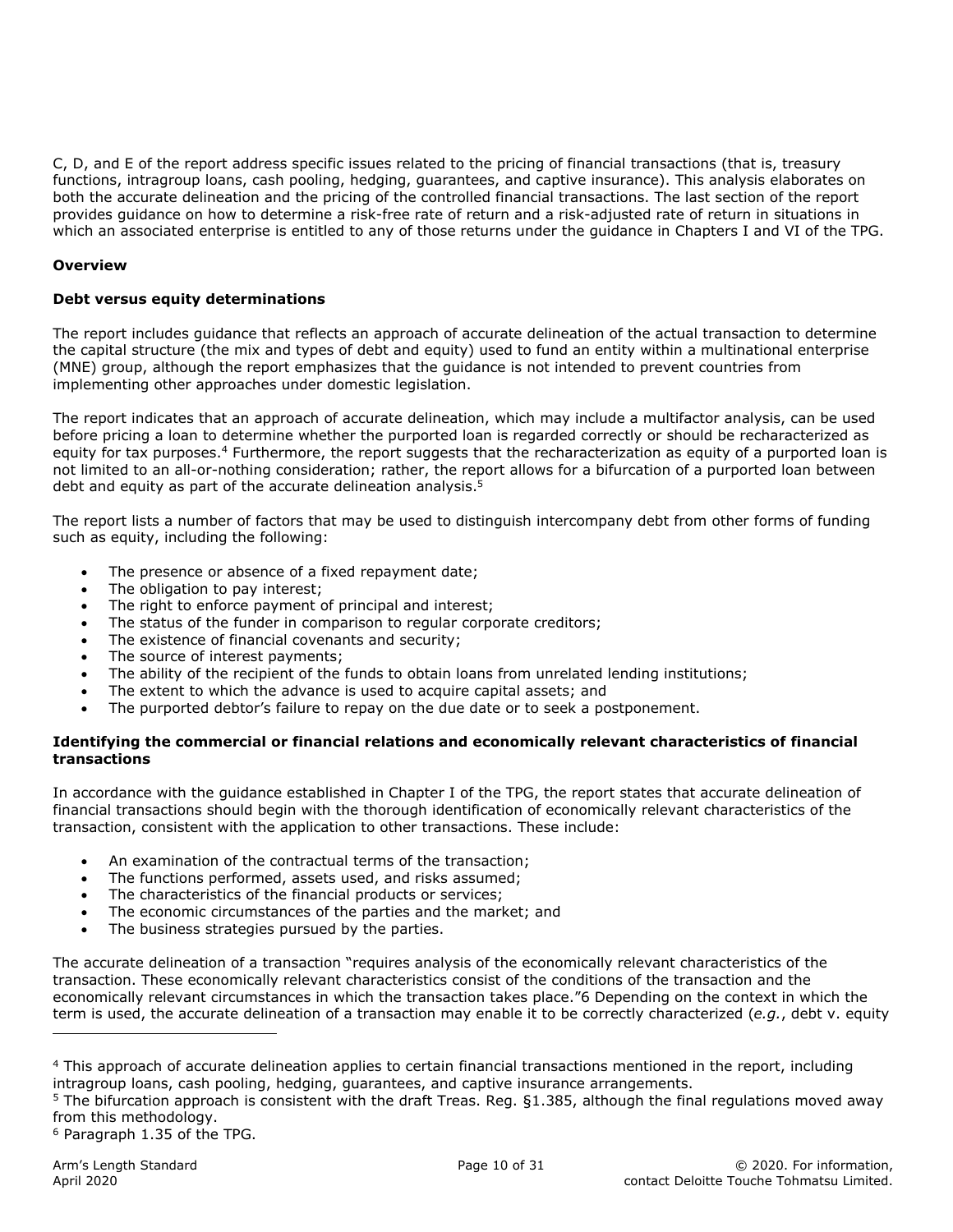v. some apportionment between the two) and may entail the examination of factors that may impact comparability beyond a transaction or arrangement in isolation.

In applying the arm's length principle to a financial transaction, the guidance states that consideration of the conditions that independent parties would have agreed to in comparable circumstances is necessary. It is also necessary to consider the options realistically available to each of the parties to the transaction.<sup>7</sup>

The report states that when the accurate delineation analysis shows that a funder lacks the capability, or does not perform the decision-making functions, to control the risk associated with investing in a financial asset, it will be entitled to no more than a risk-free return as an appropriate measure of the profits it is entitled to retain.

The report also states that an accurate delineation analysis should consider the MNE group's global financing policy, including preexisting loans and shareholder interests. In one example, a 10-year term loan is more accurately delineated (and therefore should be priced) as a series of refreshed one-year revolver loans, based on the MNE group's financial policy practices, and the use of the proceeds to manage short-term working capital requirements.

#### **Treasury functions: Intragroup loans, cash pooling, and hedging**

The report states that the organization of the treasury function will depend on the structure of the MNE group and the complexity of its operations. Differences in the treasury function may flow from variations in the function's degree of autonomy and the range of activities it performs. The report sets out transfer pricing considerations that arise from treasury activities such as intragroup loans, cash pooling, and hedging activities. The report also emphasizes that the treasury function will usually be a support service to the main value-creating operations of an MNE and in some cases, remuneration to the treasury function should be priced by applying the intragroup services guidance in Chapter VII of the TPG.

#### **Intragroup loans**

In determining an arm's length interest rate on intragroup loans, a number of factors should be considered, including:

- The lender's and borrower's perspectives;
- The borrower's credit rating and credit rating of a specific debt issuance;
- The effects of group membership (and associated implicit support);
- Incurrence and maintenance covenants;
- Guarantees; and
- Loan fees and charges associated with the transaction.

In considering the lender's perspective, the report suggests an evaluation of the lender's ability to bear the risks associated with the borrower's potential default on the loan. A similar concept is also seen in the section of the report on guarantees and the guarantor's ability to bear the financial risk associated with providing a contractual guarantee. Such an analysis is likely to be an important aspect of the accurate delineation of the transaction. However, the report does not offer any guidance or examples as to how the financial ability to bear the risk should be measured or evaluated.

In considering the borrower's perspective, the report states that a borrower acting on its own commercial interest would seek to optimize its weighted average cost of capital in balance with its short-term and long-term funding needs. In one example, the report suggests that a borrower would generally seek secured funding ahead of unsecured funding, provided it takes into account the potential need for subsequent financing transactions and the scarcity of collateral.

The report looks beyond contractual terms to consider that the lender and borrower are related parties, that the funding is in fact intercompany and not third-party debt, and that the borrower is a member of a larger MNE group. For example, consideration is given to the fact that intercompany loans are frequently subordinated to third-party

ı

 $<sup>7</sup>$  For example, in the case of an entity that advances funds, other investment opportunities may be contemplated.</sup> From the borrower's perspective, the options realistically available include broader considerations than the entity's ability to service its debt, for example, the funds it actually needs to meet its operational requirements.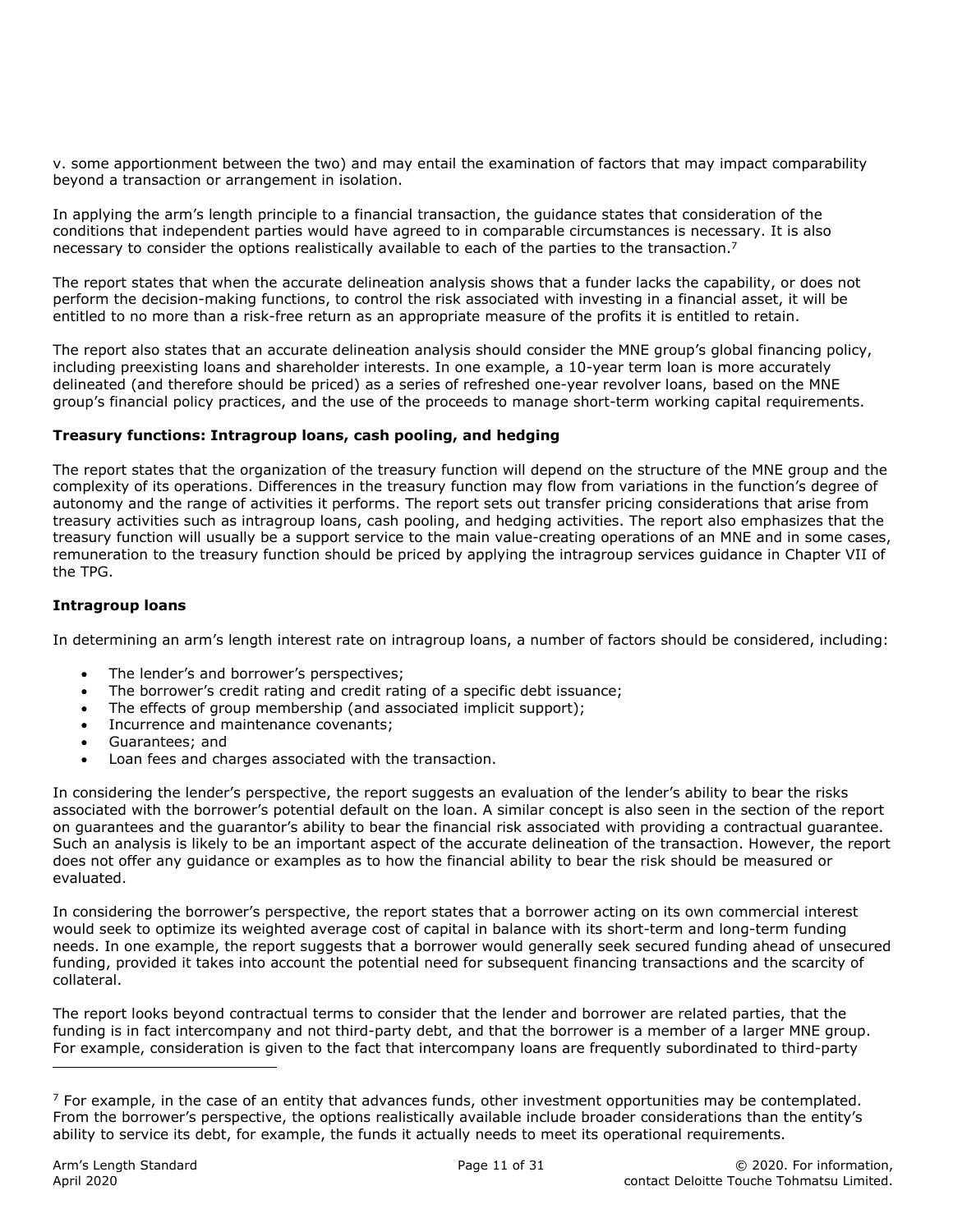loans in many jurisdictions. This suggests that there may be a need to perform a legal analysis with respect to bankruptcy laws and seniority. The guidance also highlights that covenants may be less important in a related-party context and that certain intragroup loans may effectively be secured lending even if no security is contractually given. Finally, consistent with paragraphs 1.164 through 1.167 of the TPG, the report considers the effects of group membership via implicit support, even in the absence of a contractual guarantee.

The guidance emphasizes the importance of both quantitative and qualitative factors in determining arm's length pricing. Qualitative factors include both the effects of group membership, as discussed below, and also qualitative aspects of the borrower's business. Specific guidance is provided on considerations for conducting credit rating analyses and performing comparability adjustments to account for influences of controlled transactions and the potential impact of passive association. The report acknowledges that credit ratings can serve as a useful measure of creditworthiness and to help identify potential comparables. Furthermore, the report highlights that in performing a credit rating analysis, it is important to note that the financial metrics of the borrower may be influenced by other controlled transactions (such as sales, or interest expense). In situations where a credit rating estimate for a particular entity using an established approach may result in an unreliable outcome (for example, due to the presence of controlled transactions), the report suggests that it may be appropriate to rely upon the group credit rating for pricing of an intragroup loan.<sup>8</sup> However, no specific guidance or examples are provided as to how these situations should be best addressed.

The report considers implicit support to be an important factor in evaluating credit risk. The report proposes a facts and circumstances-driven approach based on the entity's relative importance to the group to determine the impact of implicit support. The report suggests that in cases in which the borrower would be likely to receive support from other group members, the borrower's credit rating is likely to be more closely linked to the group rating. In more limited circumstances, when a borrower is determined to be less likely to receive group support, the borrower's credit rating may be more closely linked to the stand-alone credit rating of the entity.

The report outlines the transfer pricing approaches to determine arm's length rates, including the comparable uncontrolled price (CUP) method, a cost of funds approach, credit default swaps, economic modelling, and reliance on bank opinions. However, the report indicates that the use of credit default swaps and economic modelling to price intragroup loans should be used only in the absence of information on comparable uncontrolled transactions. Further, the last item – reliance on bank opinions – generally would not be regarded as providing evidence of arm's length pricing.

#### **Cash pooling**

ı

Cash pooling enables a group to benefit from more efficient cash management by (notionally or physically) bringing together the balances on separate bank accounts. The report indicates that accurate delineation of cash pooling arrangements would need to take into account the facts and circumstances of the balances transferred, but also the broader context of the conditions of the pooling arrangement as a whole.<sup>9</sup>

The report discusses two broad pricing schemes for cash pooling transactions: rewarding the cash pool leader and rewarding the cash pool members. The appropriate basis on which to reward the cash pool leader depends on the specific facts and circumstances of the arrangement.<sup>10</sup>

The report discusses two approaches to allocating the benefits of cash pooling to the participating members (that are not necessarily mutually exclusive):

- <sup>9</sup> It is necessary to determine:
	- 1. The nature of the advantage or disadvantage,
	- 2. The amount of the benefit or detriment provided, and
- 3. How that benefit should be divided among members of the MNE group. Paragraph 10.120 of the guidance.  $10$  Paragraph 10. 129 of the guidance. An example is provided whereby the cash pool leader performs coordination services but bears no credit risk and accordingly should earn rewards commensurate with a service provider. In a second example, the cash pool leader performs additional functions, controls and bears the financial risks contractually allocated to it, and has the financial capacity to bear those risks, and should be compensated commensurately.

<sup>&</sup>lt;sup>8</sup> In situations when the group does not have an external credit rating, consideration may be given to conducting the credit rating analysis at the MNE group level for assessing the controlled transaction.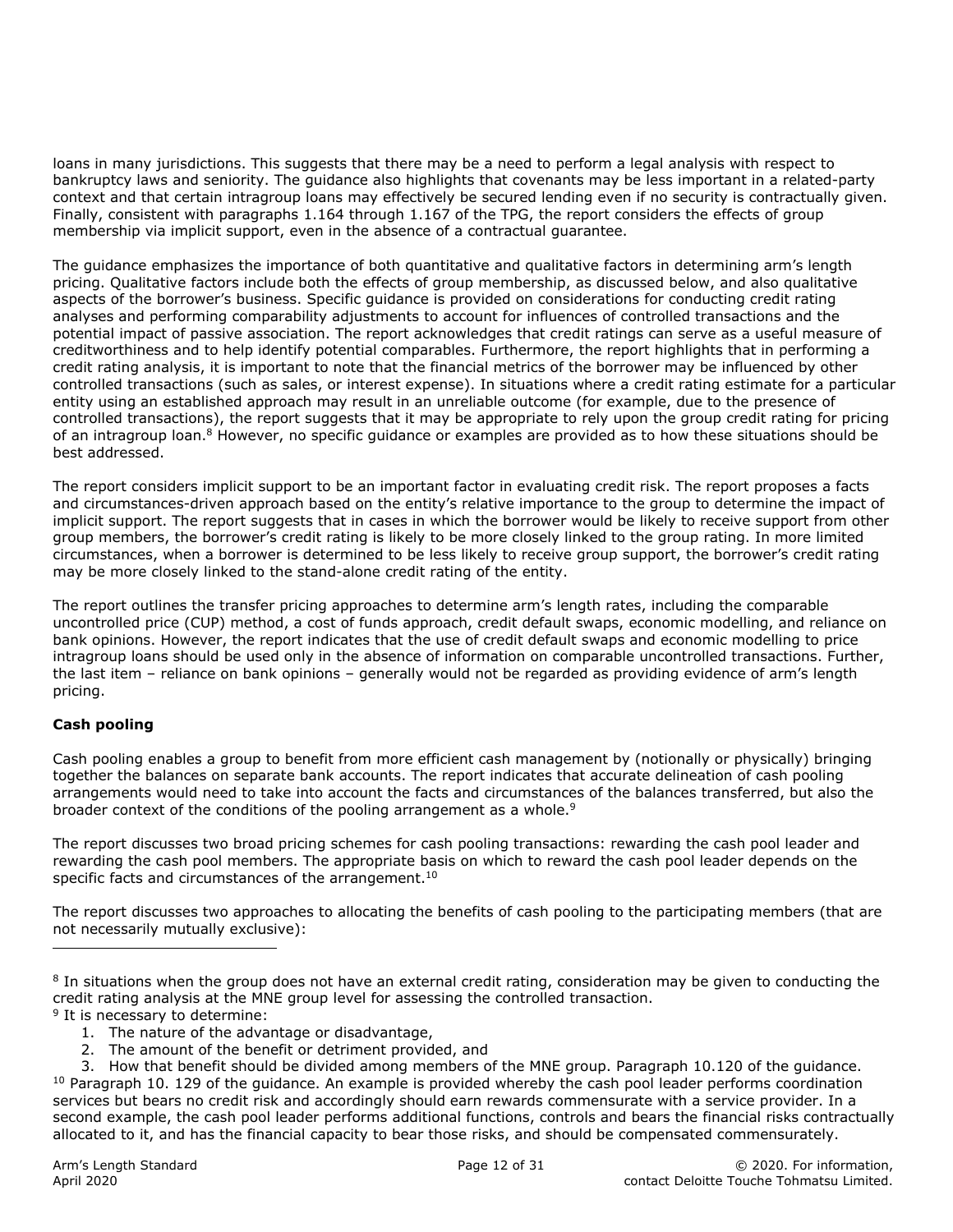- Enhancing the interest rate for depositors and borrowers; and
- Allocating cash pooling benefits to depositors, and not borrowers, within the group (in situations in which there is genuine credit risk to the depositors).

The guidance states that cross-guarantees and set-off rights between participants in the cash pool may be required, which would raise the question whether guarantee fees should be payable. The guidance says that under circumstances where members providing cross-guarantees do not have control over membership in the pool, have no control over the quantum of debt that is guaranteed, and may not be able to access information on the parties for whom it is providing a guarantee, the guaranteed borrower may not be benefitting beyond the level of credit enhancement attributable to the implicit support of other group members. In such cases, the report concludes, no guarantee fee would be due, and support in case of a default from another group member should be regarded as a capital contribution.

In a discussion on hedging, the report states that when a centralized treasury function arranges a hedging contract that an operating company enters into, the centralized function can be seen as providing a service to the operating company and should be rewarded accordingly. However, when hedging positions are not matched within the same entity, even though the group position is protected, more difficult transfer pricing issues may arise.

#### **Guarantees**

The report provides guidance on how to accurately delineate and price financial guarantees.

As stated in the guidance, when the effect of a guarantee is to permit a borrower to borrow a greater amount of debt than it could in the absence of the guarantee, it is necessary to consider whether a portion (incremental borrowing capacity) of the loan *from the lender to the borrower* should be more accurately delineated as a loan *from the lender*  to the guarantor (followed by an equity contribution from the guarantor to the borrower),<sup>11</sup> and whether the quarantee fee paid with respect to the loan portion is arm's length.

The report discusses both explicit guarantees (legally binding contracts) and implicit guarantees (anything less than a legally binding commitment). In general, the benefit of any such implicit support would arise from passive association and not from the provision of a service for which a fee would be payable. In an explicit guarantee, a borrower generally would not be prepared to pay for a guarantee if it did not expect to obtain an appropriate benefit in return (that is, a cost of debt-funding lower than its non-guaranteed borrowing costs adjusted for implicit support and costs associated with the guarantee).

The report states that the examination of financial guarantees under accurate delineation also needs to consider the financial capacity of the guarantor to fulfill its obligations in case the borrower defaults. This requires an evaluation of the guarantor's and the borrower's credit rating (including the effect of implicit support), and of the business correlations between them.

The report describes five pricing approaches for circumstances in which a guarantee fee is found to be appropriate:

- The comparable uncontrolled price (CUP) method (although finding sufficiently similar guarantees between unrelated parties may be unlikely);
- The yield (differential) approach;
- The cost approach;
- The valuation of expected loss approach; and
- The capital support method.

The yield approach prices the guarantee based on the benefit provided to the borrower (that is, from the borrower's perspective), whereas the cost, valuation of expected loss, and capital support methods price the guarantee based on the cost to the guarantor (that is, from the guarantor's perspective). With the exception of the CUP method, these pricing approaches address only the maximum or minimum amounts an unrelated borrower or lender may be willing to pay or receive for a financial guarantee, and do not address how to consider prices above or below these limits.

ı

 $11$  A similar question was not posed with regards to implicit support.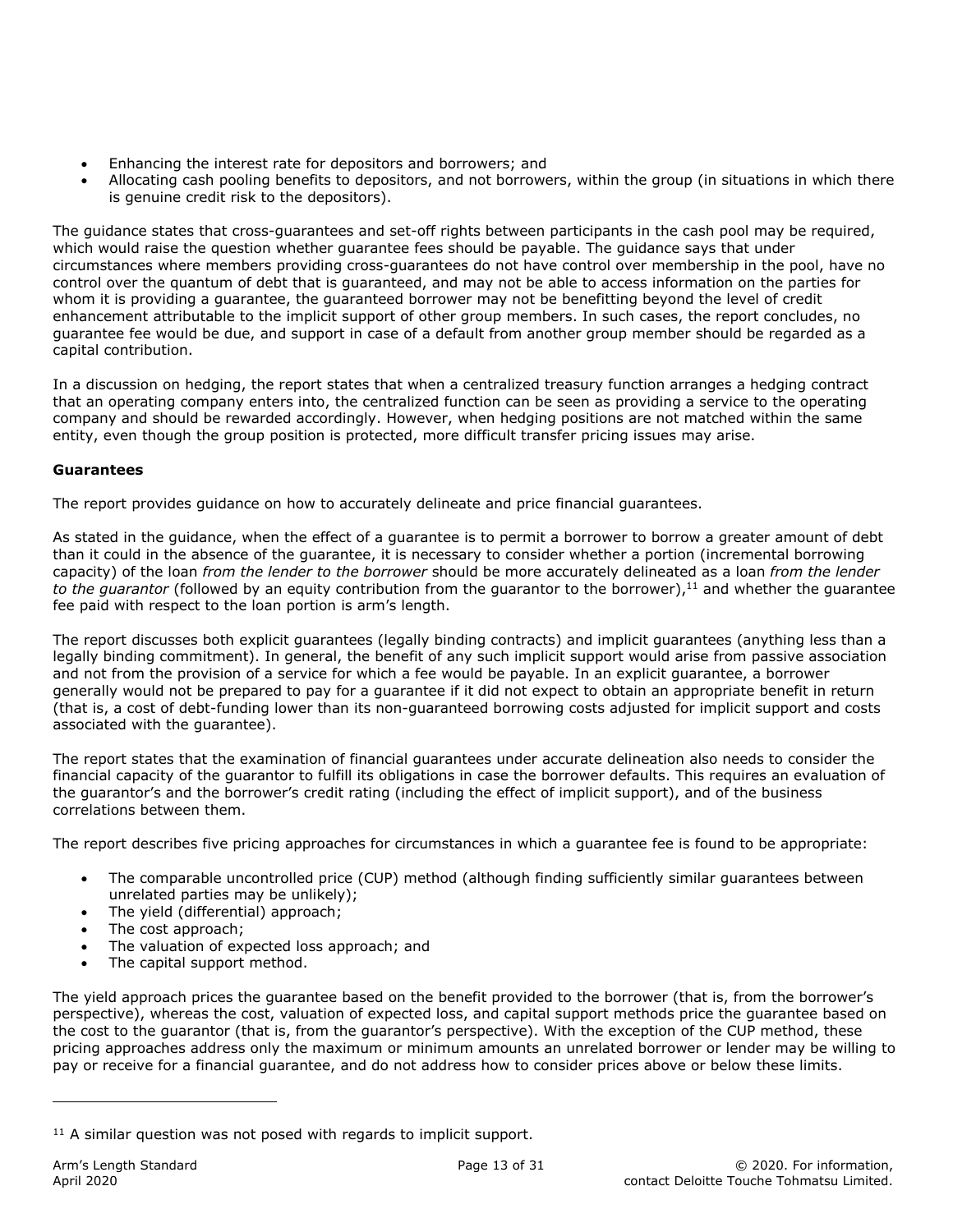#### **Captive insurance companies**

Some MNE groups manage risks within the group through a captive insurance company, a group member that provides insurance-type services exclusively or primarily to members of the group. The report provides guidance on applying the arm's length principle to these transactions. A frequent concern when considering the transfer pricing of captive insurance transactions is whether the transaction is accurately delineated as such. The report provides indicators, all or substantially all of which would typically be expected in an independent insurer:

- Diversification and pooling of risk in the captive insurance;
- The economic capital position of the entities within the MNE group has improved as a result of diversification and there is therefore a real economic impact for the MNE group as a whole;
- Both the insurer and any reinsurer are regulated entities with broadly similar regulatory regimes and regulators that require evidence of risk assumption and appropriate capital levels;
- The insured risk would otherwise be insurable outside the MNE group;
- The captive has the requisite skills, including investment skills, and experience at its disposal, including employees with senior underwriting expertise; and
- The captive has a real possibility of suffering losses.

The report emphasizes the importance of the captive's ability to control, and the financial capacity to assume the insurance risk when allocating risk (and return) to MNE group members.

In cases where the captive is not found to exercise control functions related to the insurance risk, an analysis under Chapter 1 of the TPG may conclude that the risk has not been assumed by the captive or that another MNE is exercising these control functions. In the latter case, the report states, the return derived from the investment of the premiums would be allocated to the member(s) of the MNE group that are assuming the risk.

Two methods are discussed that may be appropriate for the pricing of premiums: CUPs from available comparable arrangements between unrelated parties (or internal comparables) and actuarial analysis. The report also provides for a method that builds to an arm's length level of profitability as the sum of underwriting profit plus investment income. Further, the report provides guidance on the pricing of agency sales and arrangements whereby a captive is used to achieve synergies for the MNE group.

#### **Risk-free and risk-adjusted rates of return**

The report provides guidance on how to determine a risk-free rate of return and a risk-adjusted rate of return that is added to Section D.1.21 in Chapter I of the TPG.

If the accurate delineation of the actual transaction shows that a funder lacks the capability, or does not perform the decision-making functions, to control the risk associated with investing in a financial asset, the guidance states that it will be entitled to no more than a risk-free rate of return.<sup>12</sup>

The guidance mentions that government-issued securities serve as one – but not the only – reference for estimating risk-free rates, and other alternatives may be considered based on the prevailing facts and circumstances of each case. Alternatives may include interbank rates, interest rate swaps, or repurchase agreements of highly rated government-issued securities.

The report refers to the following relevant considerations for determining a risk-free rate:

- Eliminating currency risk;
- Temporal proximity of the reference security to the tested transaction; and
- Matching the maturity of the reference security to the tested transaction.

The report states that in a situation in which a party providing funding exercises control over the financial risk associated with the provision of funding, without the assumption of or control over any other specific risk, it could

ı

 $12$  In such a situation, the quidance states that, subject to other constraints, the funded party would still be entitled to a deduction up to an arm's length amount in respect of the funding.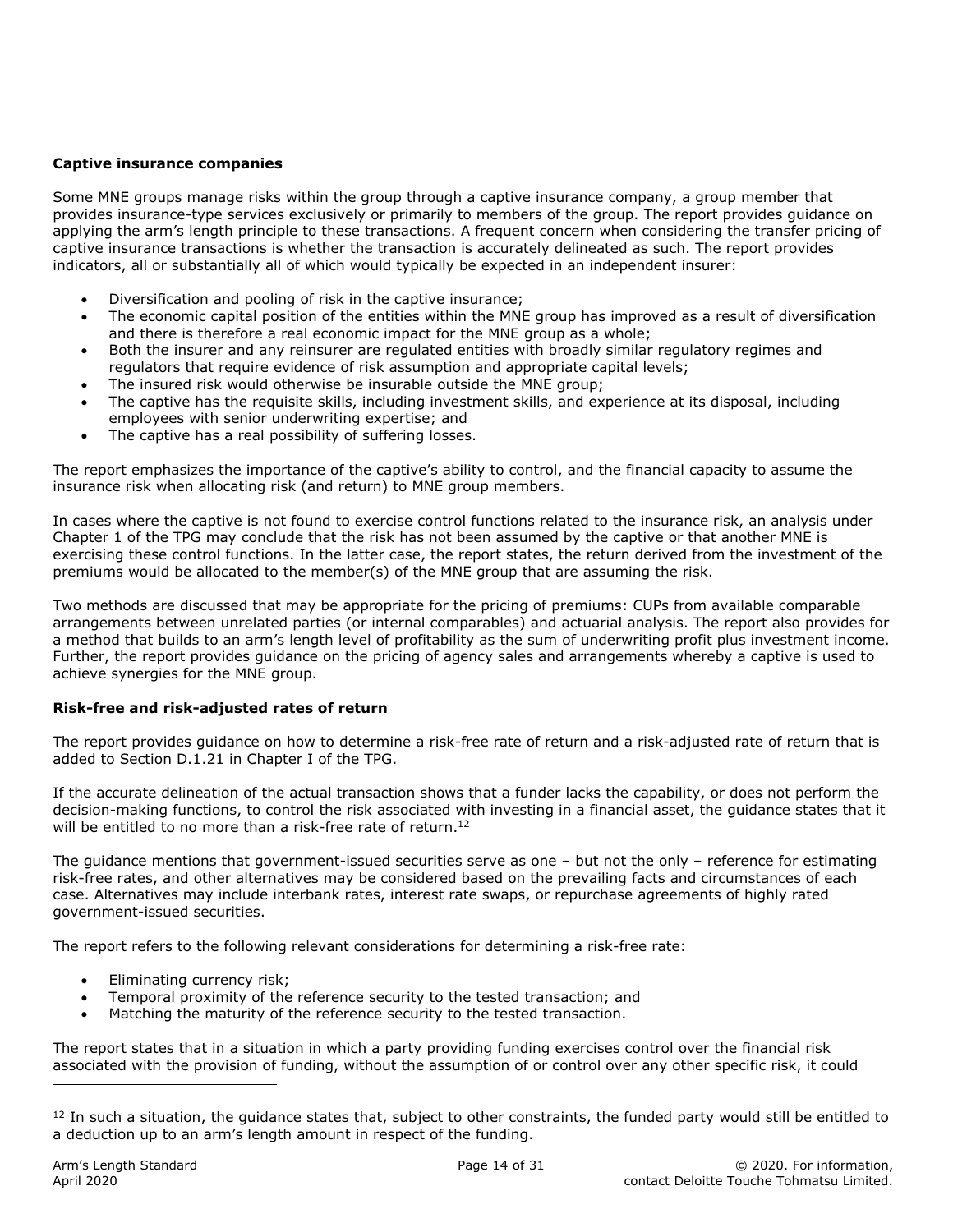generally expect only a risk-adjusted rate of return on its funding. In general, the expected risk-adjusted rate of return on a funding transaction can be considered to have two components, *i.e.*, the risk-free rate and a premium reflecting the risks assumed by the funder.

The report discusses several approaches for estimating a risk-adjusted return, including those that are based on the return of a realistic alternative investment with comparable economic characteristics, a cost of funds approach, or a risk-premium to the risk-free return based on the information available in the market on financial instruments issued under similar conditions and circumstances.

#### **Conclusion and key takeaways**

The guidance provides methods for determining the arm's length compensation for financial transactions, and it emphasizes an accurate delineation analysis as an approach to determine whether the transaction is characterized correctly or should be recharacterized for tax purposes. To accurately delineate financial transactions, the report indicates that it is necessary to perform an examination of the transaction's contractual terms (explicit and delineated); the functions performed, assets used, and risks assumed; the economic circumstances of the parties and the market; and the business strategies pursued by the parties.

Overall, the guidance provided in the report highlights the need for MNEs to revisit and develop intragroup policies (and revisit associated funding agreements) to address any ambiguity regarding how tax authorities might interpret their intragroup financing transactions.

— Robert Plunkett (New York) Principal Deloitte Tax LLP rplunkett@deloitte.com

> Ariel Krinshpun (New York) Principal Deloitte Tax LLP akrinshpun@deloitte.com

 Jon Gemus (New York City) Senior Manager Deloitte Tax LLP jgemus@deloitte.com

 John Stopper (New York) Senior Deloitte Tax LLP jstopper@deloitte.com

Boris Nemirov (New York City) Principal Deloitte Tax LLP bnemirov@deloitte.com

Bill Yohana (New York) Managing Director Deloitte Tax LLP byohana@deloitte.com

Jack Kontopoulos (New York) Manager Deloitte Tax LLP jkontopoulos@deloitte.com

# **Canada cancels transfer pricing circular**

The Canada Revenue Agency (CRA) has cancelled its information circular IC87-2R, *International Transfer Pricing*, effective December 30, 2019.

IC87-2R was issued on September 27, 1999, for the purpose of providing guidance on the application of the Canadian transfer pricing rules that are found in section 247 of the Canadian Income Tax Act.

A comprehensive document at the time of its issuance, IC87-2R set out the CRA's views on transfer pricing and its position on the application of the Organisation for Economic Co-operation and Development (OECD) report, *Transfer Pricing for Multinational Enterprises and Tax Administrations* (the OECD TPG) that was issued in 1995.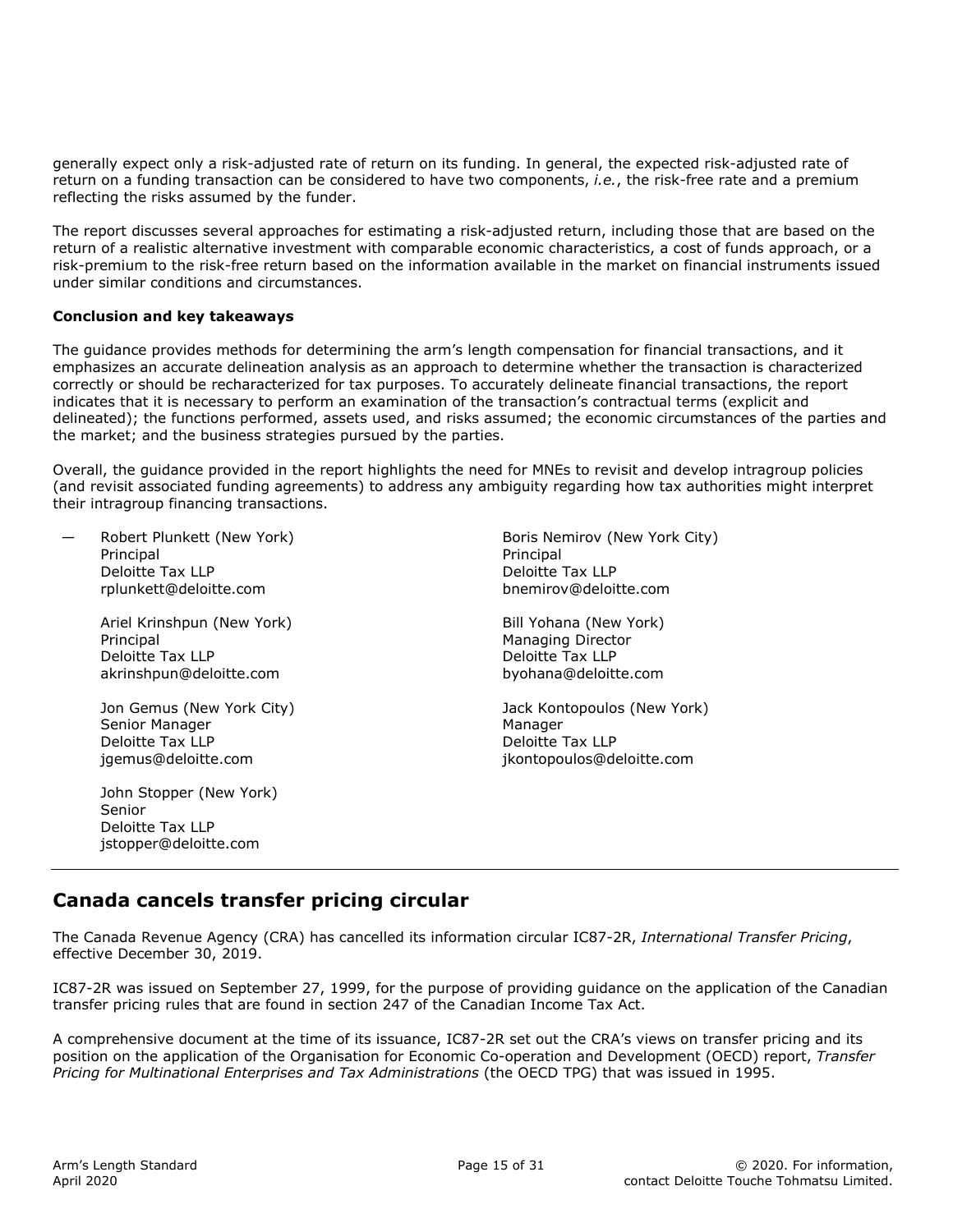#### **Rationale for cancellation**

The CRA notified Canadian taxpayers of the cancellation of IC87-2R on its webpage used by the public to access the publication and on its transfer pricing webpage.

On the transfer pricing webpage, the CRA states that the circular, which reflects the policies in place on the date it was published, has been archived. The CRA directs Canadian taxpayers to its transfer pricing memoranda that it issues periodically to supplement and update its transfer pricing policy and to provide guidance on specific aspects of the transfer pricing legislation.

It is noteworthy that on its transfer pricing webpage, the CRA directs Canadian taxpayers to the 2017 OECD TPG and continues to state that the Canadian transfer pricing legislation and administrative guidelines are generally consistent with the 2017 OECD TPG.

More recently, on February 26, 2020, the CRA issued a draft notice to tax professionals that provides some insight into CRA's rationale for cancelling IC87-2R. According to the notice, IC87-2R was cancelled due to its inconsistency with the CRA's current interpretation and application of Canadian transfer pricing legislation, and also because it does not reflect updates to the OECD TPG.

In the notice, the CRA cites two key examples illustrating its views and factors contributing to the cancellation of IC87- 2R – the ordering rule and the broader application of the Canadian transfer pricing recharacterization provisions.

#### **Ordering rule**

In the draft notice to tax professionals, the CRA highlights that IC87-2R stated that as a general rule, the specific provisions of the Act relating to cross-border debt would be applied before considering the more general provisions of section 247 of the Act. According to CRA, this is inconsistent with its interpretation of the Act's transfer pricing legislation. Except as otherwise specified in the tax rules, the CRA considers that section 247 applies to all crossborder transactions with non-arm's-length entities.

Although not explicitly stated by CRA, it is apparent that the ordering rule was a factor triggering the cancellation of IC87-2R. The ordering rule is intended to provide the Canadian transfer pricing rules in section 247 of the Act priority over any other provision in the Act. The ordering rule was first introduced as part of the federal budget for 2019-2020 and applies to taxation periods that begin on or after March 19, 2019.

The CRA is generally of the view that subsection 247(2) of the Act, which empowers the CRA to adjust amounts associated with a transaction (or series of transactions) to align with prices that would prevail under arm's length terms and conditions, can apply in conjunction with other provisions of the Act. These other provisions include, for example, section 17 of the Act, which generally imputes interest income for a Canadian taxpayer at the prescribed rate on an amount that has been outstanding for an extended period of time and is owed to it by a nonresident person. Given this, there may be instances where both sections 17 and 247 of the Act apply to an intercompany loan extended by a Canadian taxpayer to a foreign related party. According to both the CRA's draft notice to tax professionals and the introduction of the ordering rule, section 247 would take priority over the applicability of section 17, but both sections would apply.

#### **Broader application of recharacterization provisions**

The CRA also highlights in the draft notice to tax professionals that the indication in IC87-2R that only in limited instances would it be necessary to recharacterize a transaction under paragraphs 247(2)(b) and (d) of the Act is out of date, because IC-87-2R refers to the 1995 OECD TPG. This is inconsistent with the CRA's current interpretation of the Act's transfer pricing legislation. The CRA is of the view that the updates to the OECD TPG in 2010 and 2017, and the relevant provisions in the Act, provide support for a broader application of the recharacterization provisions.

#### **Implications for Canadian taxpayers**

The views expressed by the CRA in its cancellation of IC87-2R are far-reaching and may have meaningful implications for Canadian taxpayers with cross-border intercompany transactions.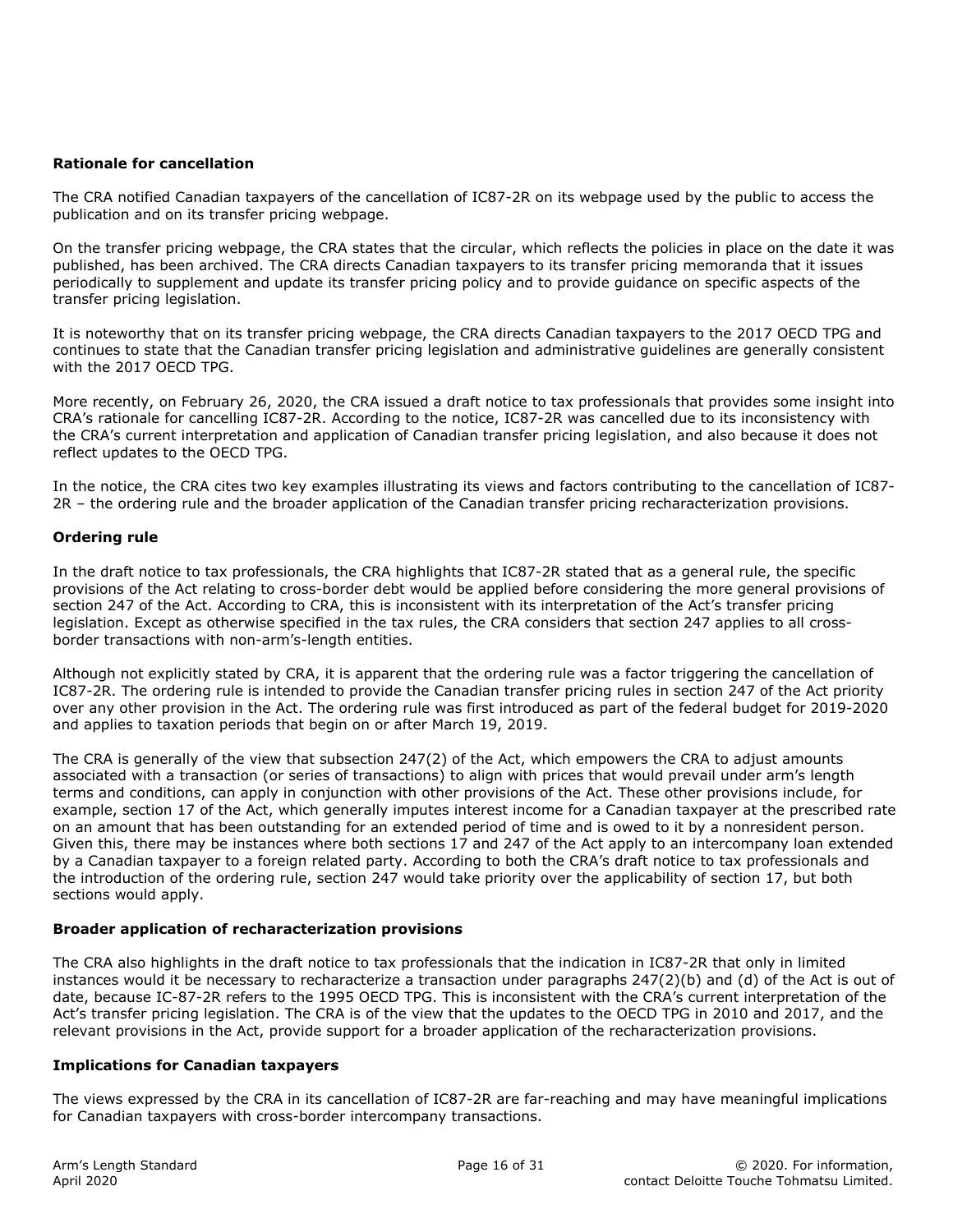As an example, the introduction of the ordering rule may lead Canadian taxpayers to revisit the arm's length nature of interest income that they report on amounts owed to them by non-Canadian related parties. When reevaluating such arrangements and preparing contemporaneous documentation, due consideration should also be given to the newly introduced Chapter X of the OECD TPG (transfer pricing guidance on financial transactions), in February 2020.

As another example, the CRA's new interpretation regarding the broader application of the recharacterization provisions may impose an additional burden on Canadian taxpayers in respect of determining and documenting their intercompany arrangements. This additional burden may be in the form of more extensive documentation of a Canadian taxpayer's reasons for entering into the intercompany arrangements. A taxpayer also may be required to prepare more thorough analyses that conclude that persons dealing at arm's length would have entered arrangements akin to the Canadian taxpayer's intercompany arrangements.

We encourage Canadian taxpayers to carefully consider what these views might mean for them in the context of their intercompany arrangements and from the perspective of the transfer pricing rules in their various counterparty jurisdictions.

| Muris Duisic (Toronto)<br>$\overline{\phantom{a}}$ | Samer Wani (Toronto) |
|----------------------------------------------------|----------------------|
| Partner                                            | Senior Manager       |
| Deloitte Canada                                    | Deloitte Canada      |
| mduisic@deloitte.ca                                | sawani@deloitte.ca   |

# **Belgium publishes new transfer pricing circular letter**

The Belgian tax authorities on 25 February published the final version of the transfer pricing circular letter in Dutch and in French on their website.

**URL:** https://www2.deloitte.com/content/dam/Deloitte/be/Documents/tax/TaxAlerts/Circulaire\_2020-C-35\_NL.pdf **URL:** https://www2.deloitte.com/content/dam/Deloitte/be/Documents/tax/TaxAlerts/Circulaire\_2020-C-35\_FR.pdf

Circular 2020/C/35 provides an overview of chapters I, II, III, VI, VII, VIII, and IX of the OECD's 2017 transfer pricing guidelines, which were amended to reflect the BEPS Actions 8-10 final reports. The circular also provides guidance on certain financial transactions and a high-level discussion of the OECD guidelines on permanent establishments. The circular also states the Belgian tax authorities' position where required and appropriate. **URL:** https://www.oecd.org/tax/transfer-pricing/oecd-transfer-pricing-guidelines-for-multinational-enterprises-and-taxadministrations-20769717.htm

As a general introduction, the Belgian tax authorities declare adherence to the principles of the OECD 2017 transfer pricing guidelines, and state that Belgium is likely to accept future changes to the guidelines.

The TP circular contemplates two separate (and retroactive) entry-into-force dates. Most paragraphs (in line with the OECD 2017 transfer pricing guidelines) will apply to intercompany transactions as of 1 January 2018. However, the provisions listed below, and the recently published Chapter X of the OECD transfer pricing guidelines on financial transactions are applicable to intercompany transactions as of 1 January 2020:

- For comparability analyses, the Belgian tax authorities expect taxpayers to take into account at least three years of comparables, whereas only one year is examined for the tested party (para. 78);
- When testing a party with a limited-risk functional profile against a set of comparable companies, the Belgian tax authorities will not accept comparables in the interquartile range that incurred losses for two or more years (para. 106);
- Unless the tested party is a start-up, the Belgian tax authorities will not accept recently established companies (defined as companies that have been active for less than the four preceding years) as comparables, because of potentially limited data comparability (due to start-up losses, market penetration costs, etc.) (para. 108);
- To improve comparability, the comparables search should be as close as possible to the year in which the tested party transaction under review took place. The Belgian tax authorities recommend an annual update of the financial results of the comparables search and require a regular update of documentation linked to the comparables search regarding any changes in functions performed, risks assumed, and underlying economic factors of the tested party (para. 115);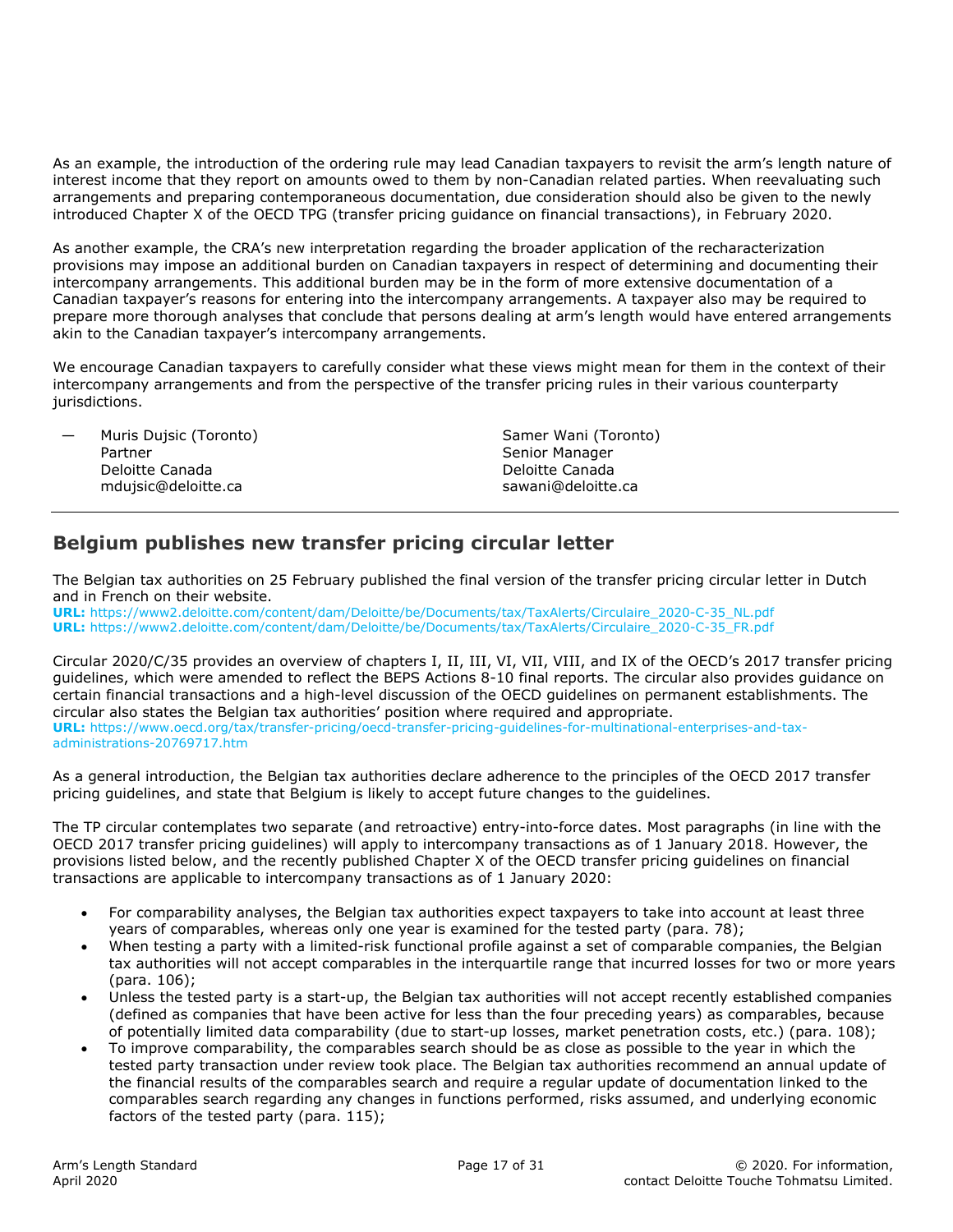- The Belgian tax authorities expect taxpayers to update their transfer pricing studies every three years, unless the underlying facts and circumstances require an earlier update (para. 116);
- If the tested party's results fall outside the range of comparable companies (the full range in the case of highquality comparables, and the interquartile range in other cases) and requires adjustment, the Belgian tax authorities highlight that any point within the range can be acceptable, if it best reflects the tested party transaction's underlying facts and circumstances. If no such specific point within the range can be identified, the Belgian tax authorities would prefer an adjustment toward the median (para. 126).

The Belgian tax authorities highlight that rulings granted before the TP circular's publication remain valid.

With this circular, the Belgian tax authorities confirm the alignment of domestic transfer pricing rules with the BEPS changes to the OECD transfer pricing guidelines, albeit with a specific focus on certain areas and a deviating position on a few topics. It is likely that they will apply these positions in the expected wave of transfer pricing audits.

| Patrick Cauwenbergh (Brussels)<br>Partner<br>Deloitte Belgium<br>pcauwenbergh@deloitte.com | Philippe Dedobbeleer (Brussels)<br>Partner<br>Deloitte Belgium<br>pdedobbeleer@deloitte.com |
|--------------------------------------------------------------------------------------------|---------------------------------------------------------------------------------------------|
| Jeroen Lemmens (Brussels)<br>Partner<br>Deloitte Belgium<br>jlemmens@deloitte.com          | Eric von Frenckell (Brussels)<br>Partner<br>Deloitte Belgium<br>evonfrenckell@deloitte.com  |

## **OECD releases public consultation document on 2020 review of country-bycountry reporting practices**

The G20/OECD Inclusive Framework on Base Erosion and Profit Shifting on 6 February released a public consultation document concerning country-by-country (CbC) reporting under BEPS Action 13. The public input obtained in this process will inform the Inclusive Framework's review of the minimum standard for CbC reporting to tax authorities, a project that is scheduled for completion by the end of 2020.

The views and proposals in the document do not reflect a consensus position of the governments involved but are designed to provide substantive proposals for further review and public comment.

The discussion topics on which the Inclusive Framework requested public comments are organized into three categories: general topics concerning implementation and operation of BEPS Action 13, topics concerning the scope of CbC reporting, and topics concerning the contents of the CbC report. Some discussion topics explore potential changes that could have far-reaching impact on MNEs if they are adopted in local legislation, while others may have more limited effects. We review these discussion topics below.

#### **Key topics to monitor**

Three discussion topics pose questions that could lead to fundamental changes to the CbC reporting regime:

- Should information in Table 1 be presented by entity rather than by tax jurisdiction?
- Should additional columns be added to Table 1? Items identified in this regard are: related-party interest, royalty, and service income; related-party interest, royalty, and service expense; total related-party expenses; R&D expenditure; and deferred taxes.
- Should changes be made to how constituent entities that are not resident in any tax jurisdiction for tax purposes are categorized for CbC reporting purposes and how information on these entities is reported in Table 1?

Adding more information such as entity-level financials and additional columns might facilitate high-level risk assessments of MNE groups by the relevant tax authorities. However, it may also increase compliance burdens on taxpayers and create a potential for false positives from using the new information.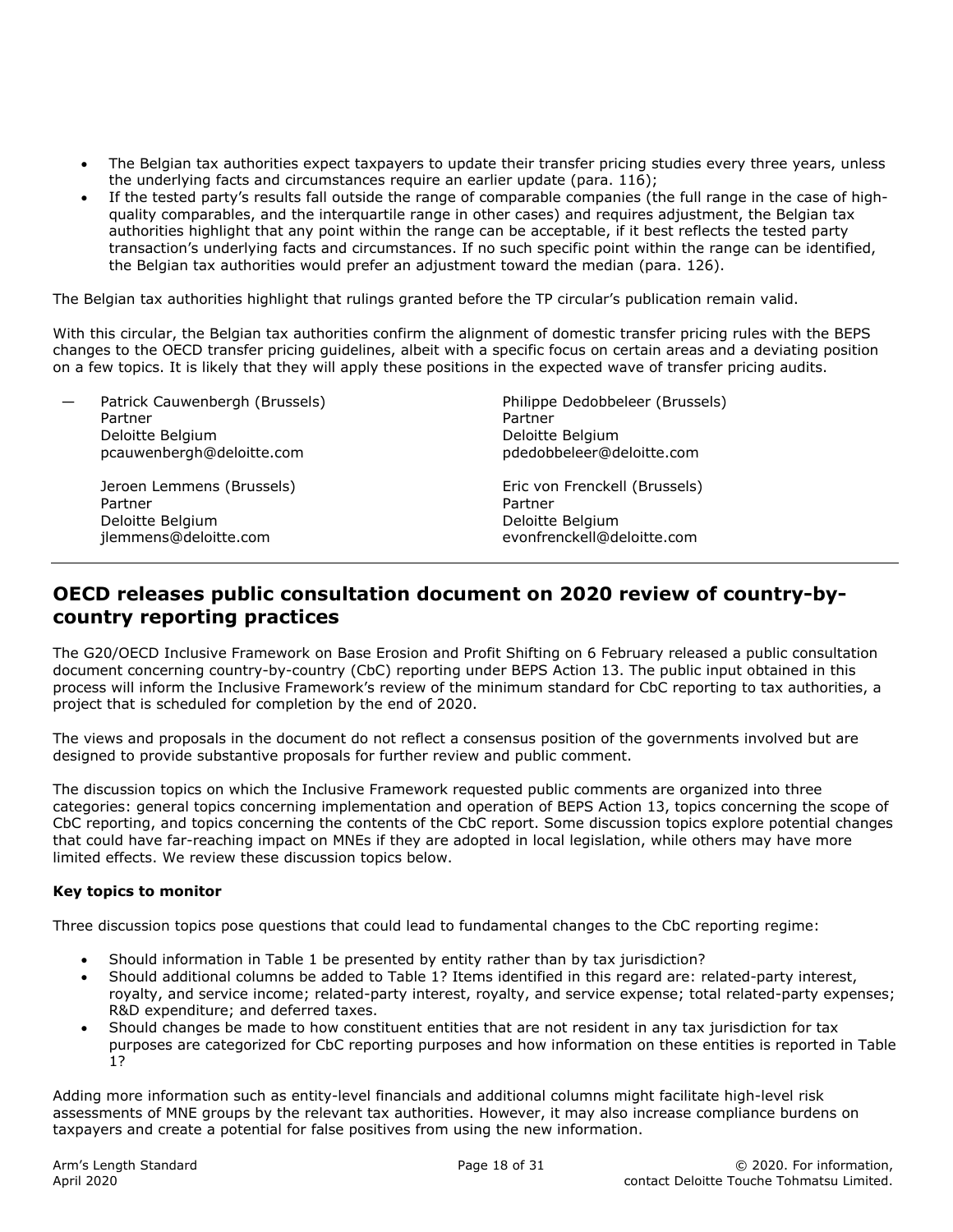The Inclusive Framework provides several alternative approaches to reporting information for stateless entities. They generally involve identifying the jurisdiction (if any) in which the profits of the stateless entity are subject to tax. On one hand, such changes might be welcomed by MNEs who have operating entities that are liable to tax but are classified as stateless under the current CbC rules. On the other hand, any of the proposed approaches would involve an incremental increase in the amount of information that must be collected and submitted.

#### **Topics that may impact only a subset of MNEs**

Many of the discussion topics relate to potential revisions to the CbC reporting annual revenue threshold, which is currently set at EUR 750 million, or a near equivalent amount in domestic currency as of January 2015, for the immediately preceding fiscal year. This relates to qualification as an "Excluded MNE group" for purposes of exemption from the CBC filing requirements. Discussion topics in connection with the threshold include the following:

- Should separate CbC reports be prepared by MNE groups that are under common control and which in the aggregate have consolidated group revenue above the CbC reporting threshold?
- Should the consolidated group revenue threshold be reduced?
- Should a jurisdiction with a consolidated group revenue threshold denominated in a currency other than the euro be required or permitted to refresh that amount periodically?
- Should the revenue threshold for Excluded MNE Groups take into account more than one year of consolidated group revenue?

Another discussion topic involves whether certain fields required in the XML schema (for example, constituent entity tax identification number and address) that are not specifically identified in the CbC reporting template per the BEPS Action 13 report, should be incorporated into the template. Most US MNEs file their CbC reports in electronic format; therefore, they would not be affected if this suggestion were adopted.

#### **Topics to monitor**

Several other topics may lead to additional compliance burdens or complexities for MNEs, although the potential changes are not as fundamental as those described in the first subsection. For example, the Inclusive Framework asks for comments on whether consolidated data rather than aggregate data should be used in Table 1, whether standardized industry codes should be included in Table 2, and whether certain mandatory predetermined fields, such as sources of data and applicable accounting standards used, should be added to Table 3.

#### **Topics already addressed in US regulations**

Some topics in the consultation document involve matters that have already been clarified in US CbC regulations in Treas. Reg. §1.6038-4. For example:

- Should a single enterprise with one or more foreign permanent establishments be classified as a group for purposes of CbC reporting?
- Should extraordinary income be included in consolidated group revenue?
- Should gains from investment activity be included in consolidated group revenue?
- When the previous fiscal year of an MNE group consists of a period other than 12 months, should the consolidated group revenue threshold (or, alternatively, consolidated group revenue in the immediately preceding fiscal year) be adjusted in determining whether the MNE group is an Excluded MNE Group?

Most of the potential amendments covered by these topics are consistent with the contents of the US CbC regulations.

#### **Other items to note**

The consultation document states that the OECD is currently developing a CbC reporting Tax Risk Evaluation & Assessment Tool (TREAT). This tool is intended to support tax administrations, including those in developing countries, in performing review and interpretation of CbC reports. The tool will rely on risk factors identified in the OECD publication, *CbC Reporting: Handbook on the Effective Use of CbC Reporting Information in Tax Risk Assessment* (September 2017). In addition, MNEs can conduct their own CbC risk assessments using potential risk factors indicated in the handbook, as a means of preparing for CbC-related queries.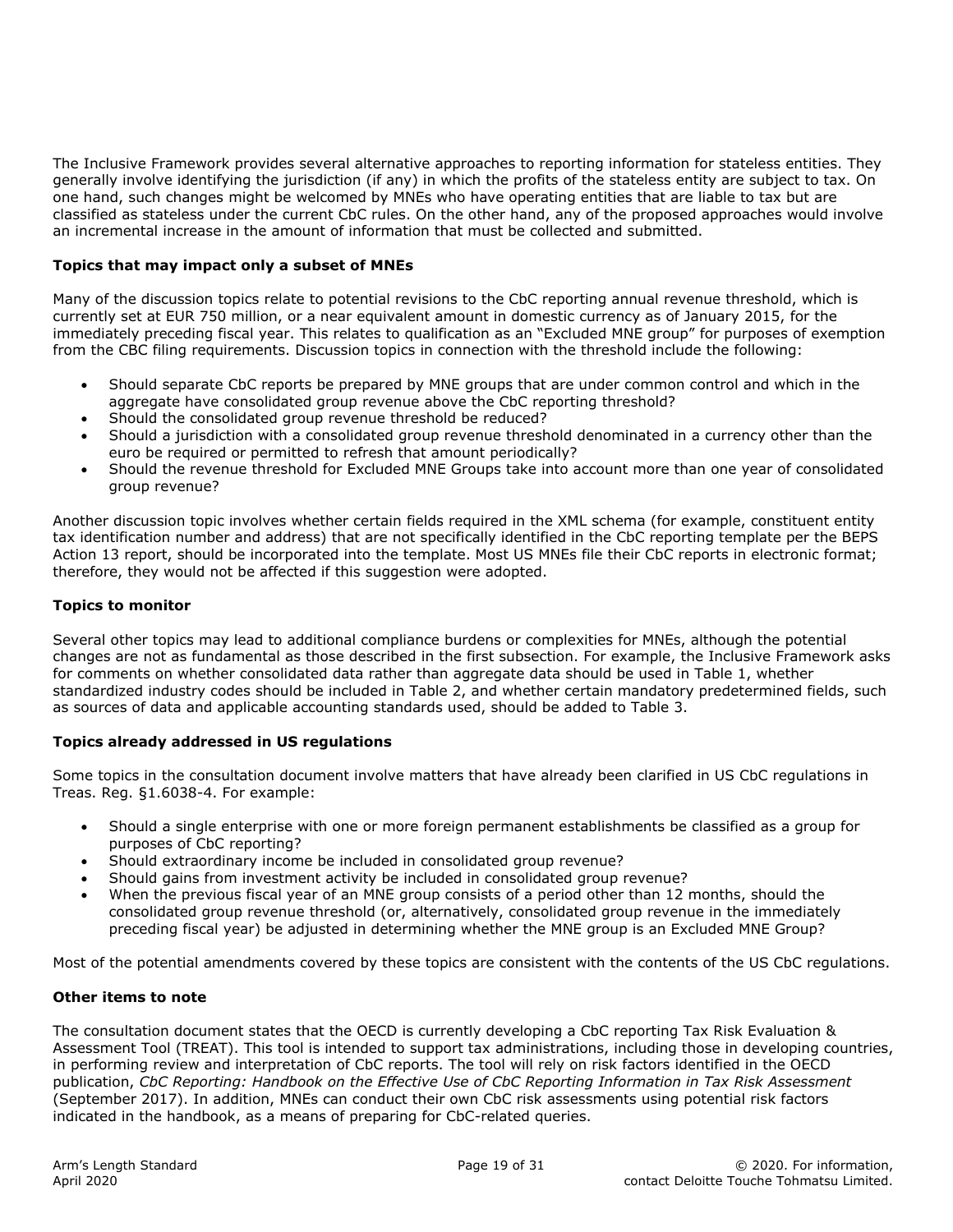The Inclusive Framework also requested public comments on "the use of CbC reports by tax administrations" and "the number and nature of requests for additional information" from tax authorities. Since all comments on this public consultation document will be made publicly available, interested parties may be able to obtain information concerning the approaches taken by specific tax authorities on their use of CbC reporting data.

Finally, the consultation document fails to address some common issues that MNEs have faced since the introduction of CbC rules. Most notably, some jurisdictions have enacted legislation that requires local filing of CbC reports, although the jurisdiction has no international agreement with the MNE's home jurisdiction. Such local filing requirements are generally acknowledged to conflict with the consensus reached during BEPS Action Item 13 negotiations. Also of concern are repetitive annual notification requirements and local filing requirements that are consistent with the OECD model CbC legislation but nevertheless still bring compliance burdens and information security concerns to MNEs. That said, the Inclusive Framework did seek comments regarding the general status of CbC reporting implementation by local countries. Taxpayers may use this opportunity to raise these and other related concerns.

#### **Next steps**

It is anticipated that the Inclusive Framework's review will be completed by the end of 2020.

John Breen (Washington, DC) Managing Director Deloitte Tax LLP jobreen@deloitte.com

Kaidi Liu (Washington, DC) Senior Manager Deloitte Tax LLP kaliu@deloitte.com

# **Belgium gets ready for 2020 transfer pricing audit cycle**

Belgium's tax authorities will launch the 2020 transfer pricing audit cycle in the coming weeks.

Given the recent Belgian transfer pricing developments (a new transfer pricing circular letter) this audit cycle will likely be significant from both a qualitative and quantitative perspective. Thus, taxpayers that receive a transfer pricing audit questionnaire should consider several key items relating to the 2020 cycle.

#### **Strengthened transfer pricing audit squad**

The transfer pricing audit cell has been significantly strengthened during the last few years, with more and more tax inspectors gaining in-depth transfer pricing knowledge.

Additionally, the transfer pricing audit team will join forces with the regional tax inspectors of the seven "large taxpayers" centers. In practice, the TP audit team will provide technical support on any transfer pricing issue detected during standard corporate tax audits, which could subsequently lead to an in-depth transfer pricing audit.

Taxpayers thus should be prepared for an increasing number of challenging questions from the tax authorities in the years to come.

#### **Improved selection process**

Companies will be selected for the new transfer pricing audit cycle based on the outcome of a risk assessment analysis performed by the so-called "MANTRA" software.

Although the criteria used to perform the risk assessment remain confidential, it may be reasonable to assume that indicators such as volatile sales or profit margins, structural loss-making positions, significant carry-forward losses, high debt-equity ratios, and important year-end adjustments or business restructurings, among others, would lead to an increased likelihood of becoming subject to a transfer pricing audit.

Additionally, compliance with the new documentation requirements – local file, master file, country-by-country (CbC) report, and CbC report notification – will now be used in the audit selection process. Non-compliance with these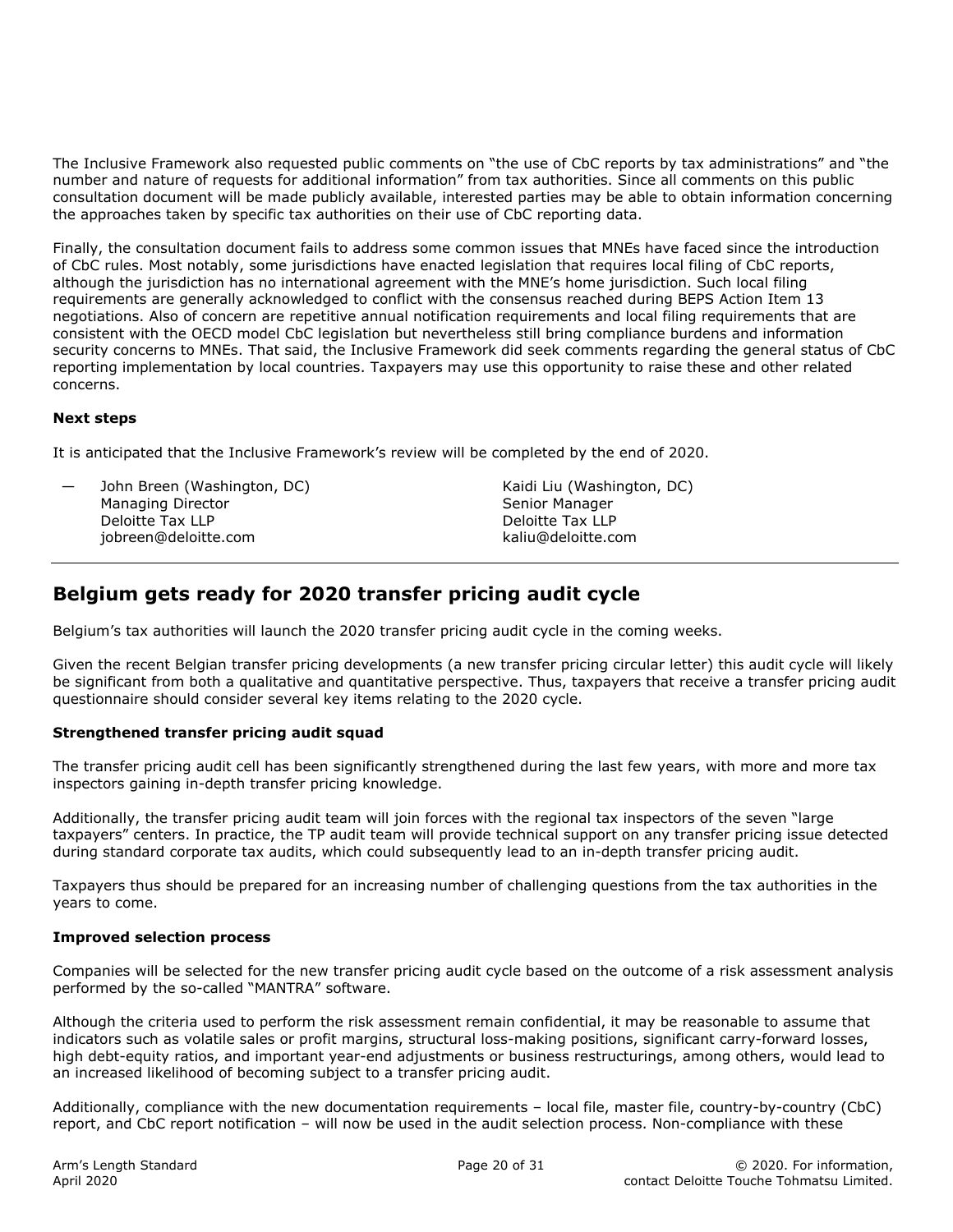documentation requirements will dramatically increase the risk of selection. However, taxpayers that do not reach the documentation thresholds are not necessarily precluded from receiving a transfer pricing audit questionnaire.

#### **Standard TP audit questionnaire**

Selected companies will receive the standard transfer pricing questionnaire, which typically consists of 30 questions. The 2020 version of the questionnaire is expected to be similar to the 2019 edition, with some minor modifications to reflect lessons learned during previous transfer pricing audit cycles.

It is important to confirm consistency between past or pending transfer pricing reporting to the Belgian tax authorities (for example, in the local file, master file, or CbC report) and the answers provided to tax inspectors during the 2020 audit. Since a new TP circular letter was published on 25 February 2020, tax inspectors will refer to it during the 2020 audit cycle.

Given that a significant amount of information is requested in the standardized transfer pricing audit questionnaire, a taxpayer may opt to request a pre-audit meeting. During this meeting with the tax inspector, the scope of the audit questionnaire can be redefined by targeting certain questions.

#### **Long process often leading to double taxation**

On average, a transfer pricing audit in Belgium takes about 18 months to settle, from the date of receipt of the standard transfer pricing audit questionnaire.

This settlement is often the result of extended negotiations that may lead to double taxation. Double taxation can occur when:

- 1. The same revenue is included in the taxable basis of two related entities located in different countries and
- 2. The country in which the counterparty is located is under no obligation to adjust the taxable basis in accordance with the Belgian transfer pricing audit results.

To eliminate double taxation, international instruments should be considered.

| Patrick Cauwenbergh (Brussels)<br>Partner<br>Deloitte Belgium<br>pcauwenbergh@deloitte.com | Philippe Dedobbeleer (Brussels)<br>Partner<br>Deloitte Belgium<br>pdedobbeleer@deloitte.com |
|--------------------------------------------------------------------------------------------|---------------------------------------------------------------------------------------------|
| Jeroen Lemmens (Brussels)<br>Partner<br>Deloitte Belgium<br>jlemmens@deloitte.com          | Eric von Frenckell (Brussels)<br>Partner<br>Deloitte Belgium<br>evonfrenckell@deloitte.com  |

## **Turkey adopts OECD transfer pricing reporting standards**

Turkey announced on February 25 its adoption of the transfer pricing documentation standards under the OECD's base erosion and profit shifting (BEPS) Action 13 recommendations.

The announcement – Presidential Decree No. 2151 – was an expected development in the evolution of transfer pricing documentation requirements in Turkey and may be viewed as a result of greater harmonization with the OECD's guidance on this issue. The changes detailed below will have several important consequences for both taxpayers and the revenue authorities alike:

- Increased cooperation and sharing of information will automatically provide the revenue authorities with a broad spectrum of taxpayer information that was not readily available previously.
- Taxpayers could expect increased scrutiny by the revenue authorities of inconsistencies in transfer pricing policies and/or approaches in different jurisdictions.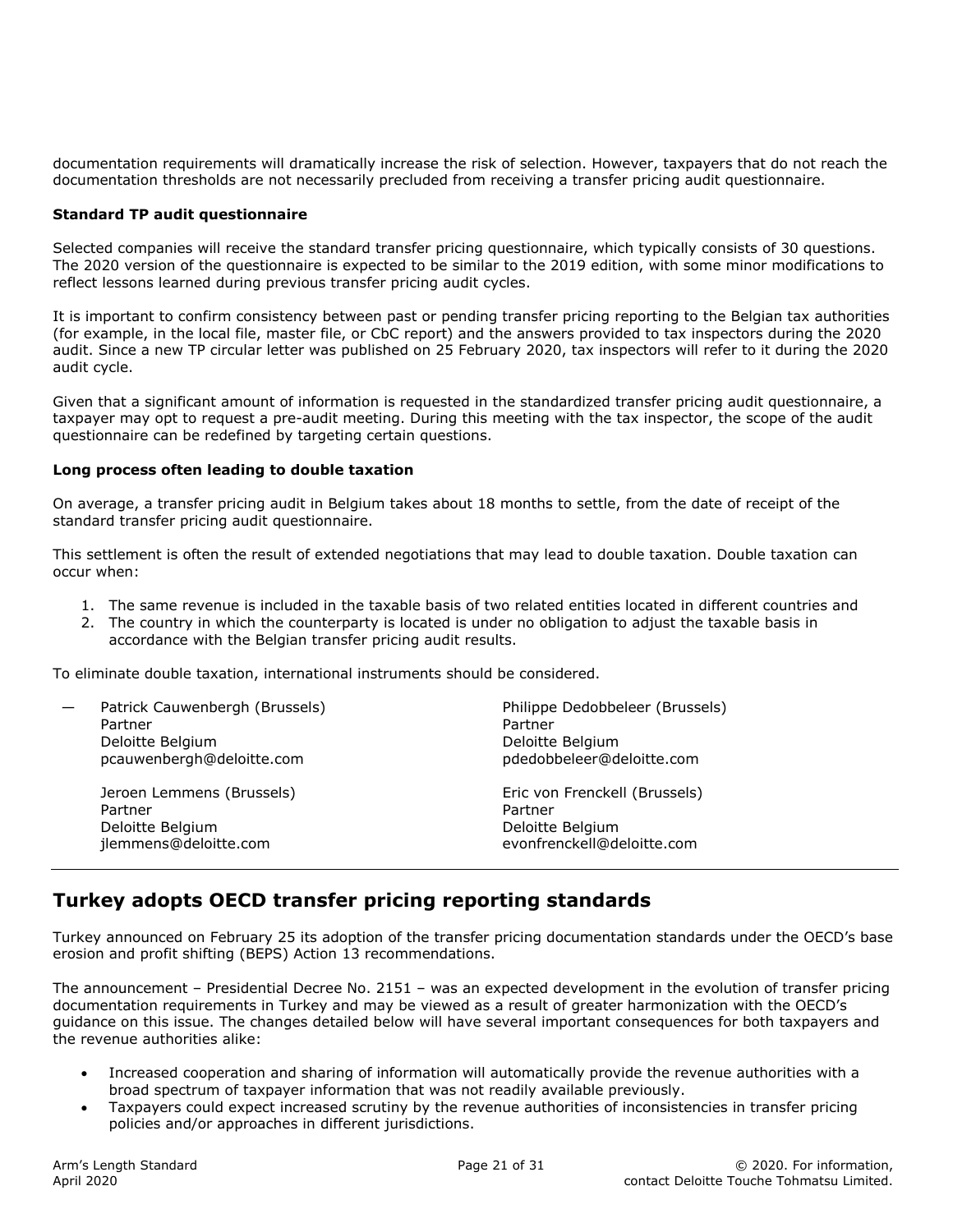- Taxpayers that used to handle transfer pricing compliance locally and in a decentralized way may need to revise their internal processes, because the new rules require a more centralized and coordinated approach to transfer pricing documentation and reporting.
- In general, taxpayers will need to commit increased time and resources for transfer pricing compliance.

The decree provides a three-tier transfer pricing documentation approach:

- A master file with global information about a multinational enterprise (MNE) group, including specific information on intangibles and financial activities;
- A local file (similar to the annual transfer pricing report) with detailed information on all relevant intercompany transactions of the group entity in Turkey; and
- A country-by-country (CbC) report of income, earnings, taxes paid, and certain measures of economic activity.

#### **Master file**

Turkish corporate income taxpayers that are members of an MNE group with assets and net revenues each of TRY 500 million or more in the previous year will be required to prepare a master file to be submitted to the Turkish tax authorities for fiscal year 2019 and fiscal years thereafter. The master file must be kept on file and submitted to the authorities only upon official request.

The required information in the master file can be grouped into five broad categories:

- The MNE's organizational structure;
- A description of the MNE's business or businesses;
- The MNE's intangibles;
- The MNE's intercompany financial activities; and
- The MNE's financial and tax positions.

#### **Local file/annual transfer pricing report**

Corporate taxpayers will continue to prepare an annual transfer pricing documentation report pertaining to their related-party transactions. There is no change with regard to the deadline for preparation of the annual transfer pricing documentation report, which corresponds to the local file under the OECD's three-tier transfer pricing documentation approach.

#### **CbC report**

The CbC reporting requirement applies to MNEs whose consolidated group revenues are EUR 750 million or more. The CbC report is to be prepared by the Turkish ultimate parent entity (or another reporting entity if there are multiple Turkish entities). The first CbC report will be for fiscal year 2019 and must be submitted by December 31, 2020.

The CbC reporting obligation also includes a notification requirement. Accordingly, taxpayers should report to the TRA the following:

- Whether they are an "ultimate parent entity" or a "surrogate entity";
- Which entity is responsible for reporting on behalf of the group; and
- The reporting period.

The CbC report must include the global allocation, by country, of key variables for the MNE, including:

- Revenue, profit, tax paid, stated capital, accumulated earnings, number of employees, and tangible assets data pertaining to each country in which the MNE operates; and
- The names and main activities of each of the MNE group entities pertaining to each country in which the MNE operates.

All the above-mentioned documentation must be prepared in the Turkish language.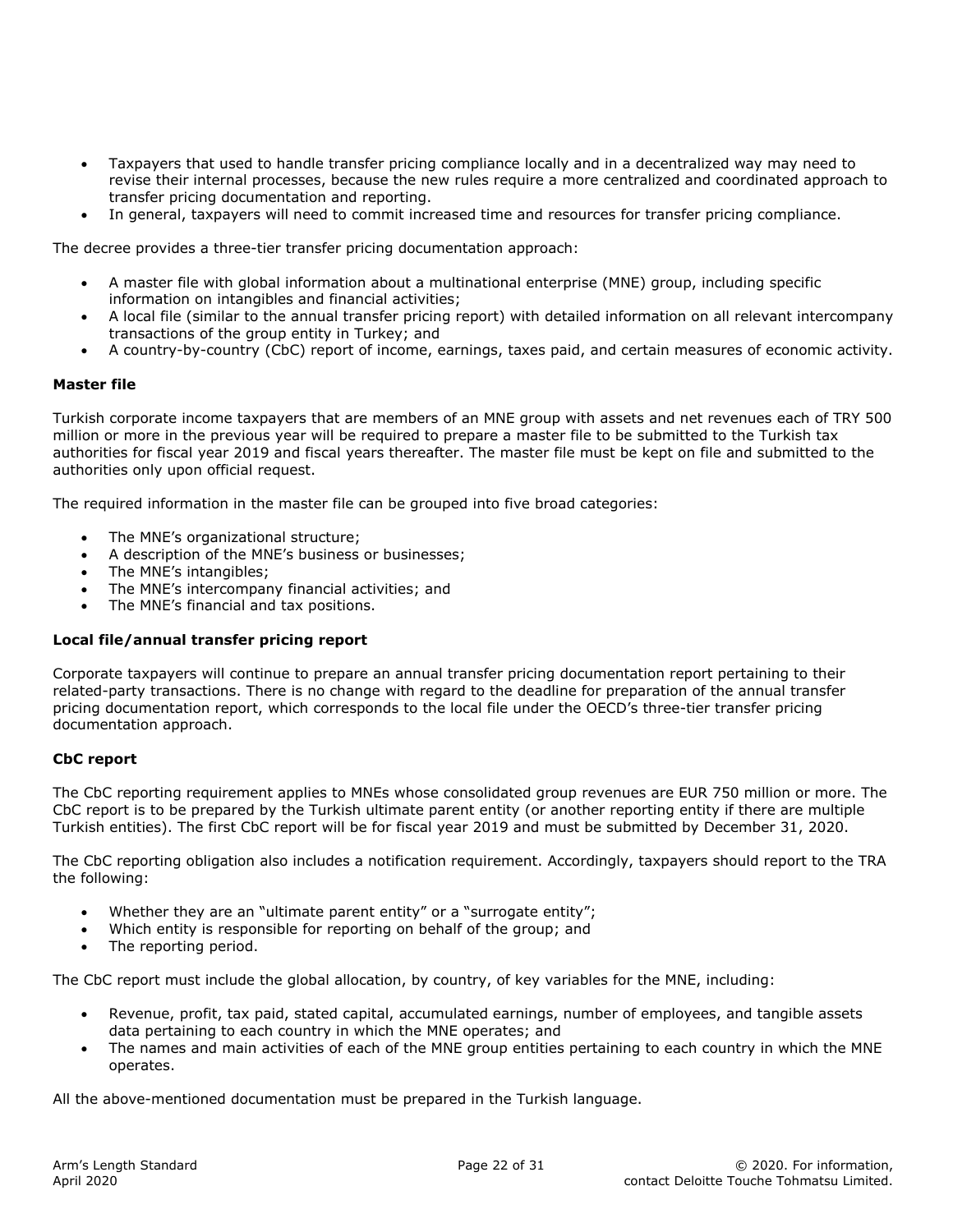— Hulya Yilmaz (Istanbul) Partner Deloitte Turkey hyilmaz@deloitte.com

> Gressi Benveniste (Istanbul) Director Deloitte Turkey gbenveniste@deloitte.com

Ozgur Toros (Istanbul) Partner Deloitte Turkey ozgurtoros@deloitte.com

Niyazi Comez (Istanbul) Partner Deloitte Turkey ncomez@deloitte.com

# **Transfer pricing in financial services: The outlook for 2020 and beyond**

In this article, Deloitte's financial services transfer pricing (FSTP) network provides an outlook on four key transfer pricing trends (TP) that may impact the financial services sector in 2020 and beyond. These trends cover:

- 1. The ongoing work of the G20/OECD on the tax challenges arising from the digitalization of the economy,
- 2. The regulatory environment,
- 3. The focus of regulators/supervisors, and
- 4. The impact of technology.

#### **Digitalization of the economy**

On January 31, 2020, the G20/OECD Inclusive Framework (IF) on base erosion and profit shifting (BEPS) released a statement about its ongoing work to address the tax challenges arising from the digitalization of the economy. The work is comprised of a unified approach to addressing nexus and profit allocation challenges arising from digitalization (pillar one) and the development of a global anti-base erosion (GloBE) proposal (pillar two). One of the key concerns to be addressed is "that the digitalization of the economy and other technological advances have enabled business enterprises to be heavily involved in the economic life of a jurisdiction without a significant physical presence."

In a recent statement, the IF suggested that regulated financial services organizations may be broadly excluded from the scope of pillar one. The statement acknowledges in section 31 that "most of the activities of the financial services sector take place with commercial customers and will therefore be out of scope *per se*." The statement continues that "there is also a compelling case for the consumer-facing business lines such as retail banks and insurance within financial services businesses to be excluded from scope given the impact of prudential regulation and, for example, bank/insurance licensing requirements that are designed to protect local deposit/policy holders in the market jurisdiction." The proposed sector outline follows the argument that financial institutions are typically required to have regulated entities in local jurisdictions and that such regulatory nexus already creates the necessary taxable nexus as basis for local taxation.

Tax departments of banks, asset managers, and insurers will still need to monitor the ongoing developments at the G20/OECD level closely if the proposed sector outline remains in its proposed form. Further consideration is also required as to whether there are any unregulated elements of the financial services sector – or related to the sector – that may require special consideration. The IF intends to reach agreement on the key policy features of pillar one by early July 2020, with the aim to publish a final report by the end of 2020.

#### **Regulatory environment**

Regulation continues to be one of the key drivers of change, directly impacting the tax dimension. The key regulatory developments for 2020 are the upcoming interbank lending rate (IBOR) transition, changing banking regulations, and the Markets in Financial Institutions Directive II (MiFID II).

#### **IBOR transition**

Globally, regulators are spearheading one of the most complex transformation programs in recent history under which existing interbank rates (IBR) will gradually transition to alternative risk-free rates (RFRs). The transition will be complex because of significant differences between RFRs and IBRs by region, tenor, and currency. RFRs are overnight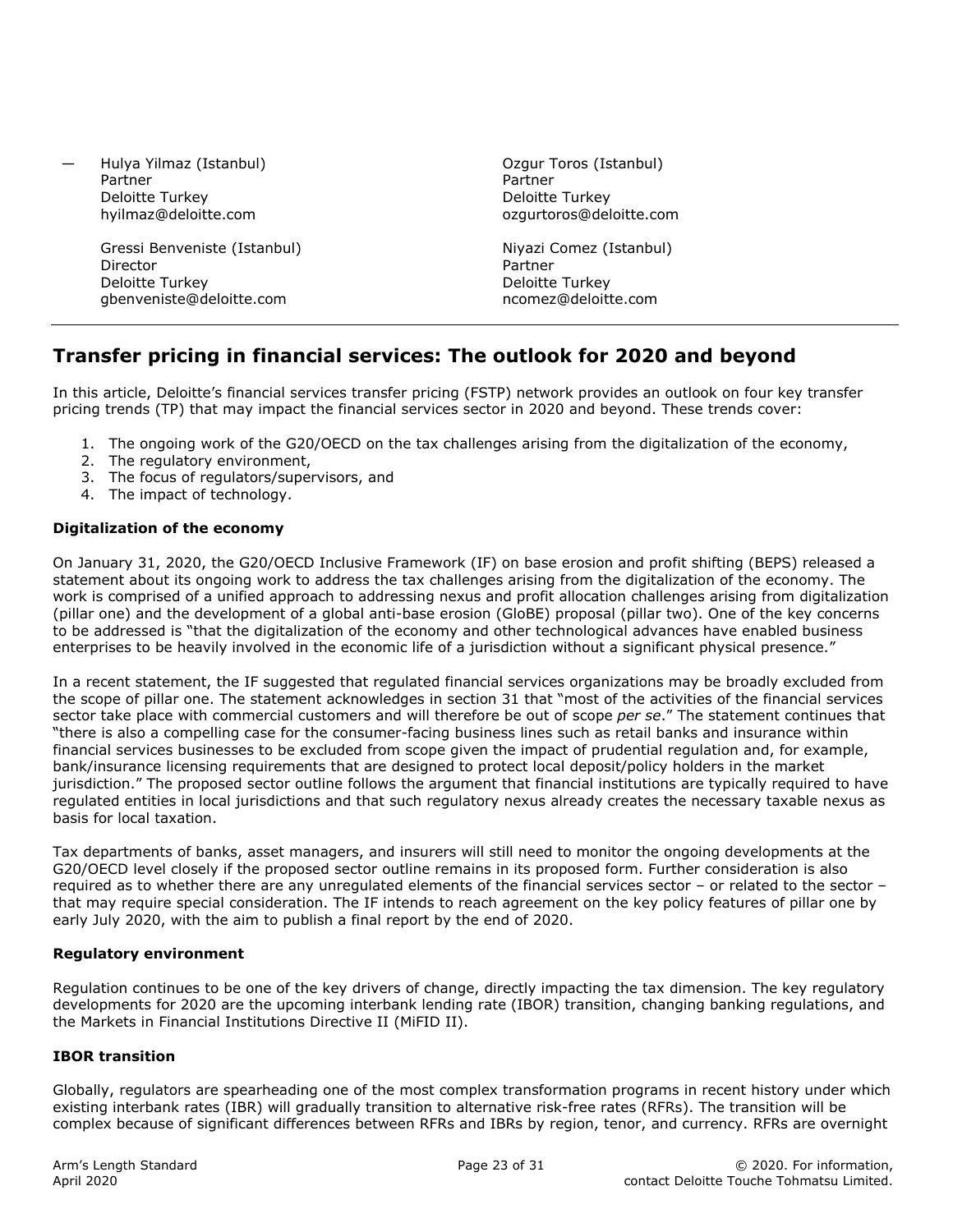indices with no term structure, nearly risk-free, and based on actual transactions, whereas IBRs are term rates, reflect perceived credit risk, and are survey-based.

Tax departments of financial institutions will need to focus on the following areas to manage the transition to RFRs effectively:

- Capture existing financial products (products sold to clients and/or hedging instruments) and financing arrangements based on floating rates that are affected by the transition (depending on transition date of the underlying IBOR and potential transitional arrangements granted by regulators);
- Examine legal agreements with respect to fallback clauses;
- Perform impact assessments and determine transition from IBR to new RFRs and determine new spreads;
- Consider the broader impact on treasury/asset and liability management (ALM) functions of banks with respect to funds transfer pricing (FTP);
- Consider the impact on financial accounts (fair value calculation, hedge accounting, etc.)
- Use appropriate RFRs for new financial products; and
- Assess how to treat costs related to the IBOR transition for tax purposes and potential cost allocations.

Considering that IBRs are embedded so closely in the day-to-day activities of both providers and users of financial services (regulated and unregulated), stakeholders should keep all aspects of the transition, including the potential tax impact, on their radar and proactively include tax departments in the transition program.

#### **Banking regulatory environment**

Banking regulations have a growing impact on the tax position of banking institutions. Triggers include increased capital, liquidity, and counterparty risk requirements, as well as proposed requirements on centrally regulated entities. Banks will need to prepare for compliance with the Capital Requirements Directive V (CRD V) in advance of its June 2021 application date. Divergent implementation of the Basel III revisions will continue to add cost and complexity. Nonetheless, the EU's approach to implementation will become clearer in 2020.

The first key challenge is that banking institutions may need to revisit their existing transfer pricing for the attribution of free capital and to determine an appropriate response on how to consider capital increases in the context of free capital attribution to branches. Capital requirements have been emphasized as a key issue for European banks by the European Central Bank (ECB) and that the supervisory work will continue to focus on capital adequacy, business models, and governance.

The second key change of Basel III is the introduction of higher liquidity requirements for banking institutions. One of the new requirements is the net stable funding ratio (NSFR), which aims to introduce more stable sources of funding. As a result, certain banking institutions already needed to inject longer-term funding into their banking affiliates to meet NSFR targets. This also triggers a range of complex transfer pricing questions on how to appropriately structure and price the provision of long-term funding in the intra-bank context and how to align such funding transactions with existing FTP and treasury policies.

The third key change triggered by Basel III is increased counterparty credit risk (CRR) measures. This affects banks where certain affiliates (and their loan portfolios) are overly concentrated on one counterparty or a group of counterparties. In practice, this forces affiliates to enter into guarantees (which are often internal) to transfer part of the counterparty credit risk to other banking affiliates. This again prompts complex transfer pricing questions on how to appropriately structure and price the provision credit guarantees in the intra-bank environment for tax purposes.

The European Commission (EC) published a range of proposals for the transposition of Basel III (and already part of the future Basel IV framework) into EU law as part of the new CRD V. As part of the proposals, the EC considers introducing a requirement for banks to establish a centrally regulated and supervised entity (known as intermediate parent undertaking or IPU) for non-EU banking groups with substantial EU activities. CRD V is commonly regarded as an opportunity for European regulators to counter fragmented supervision by local regulators and the potential risk of regulatory and supervisory arbitrage in cases in which banking groups are subject to oversight by several local regulators.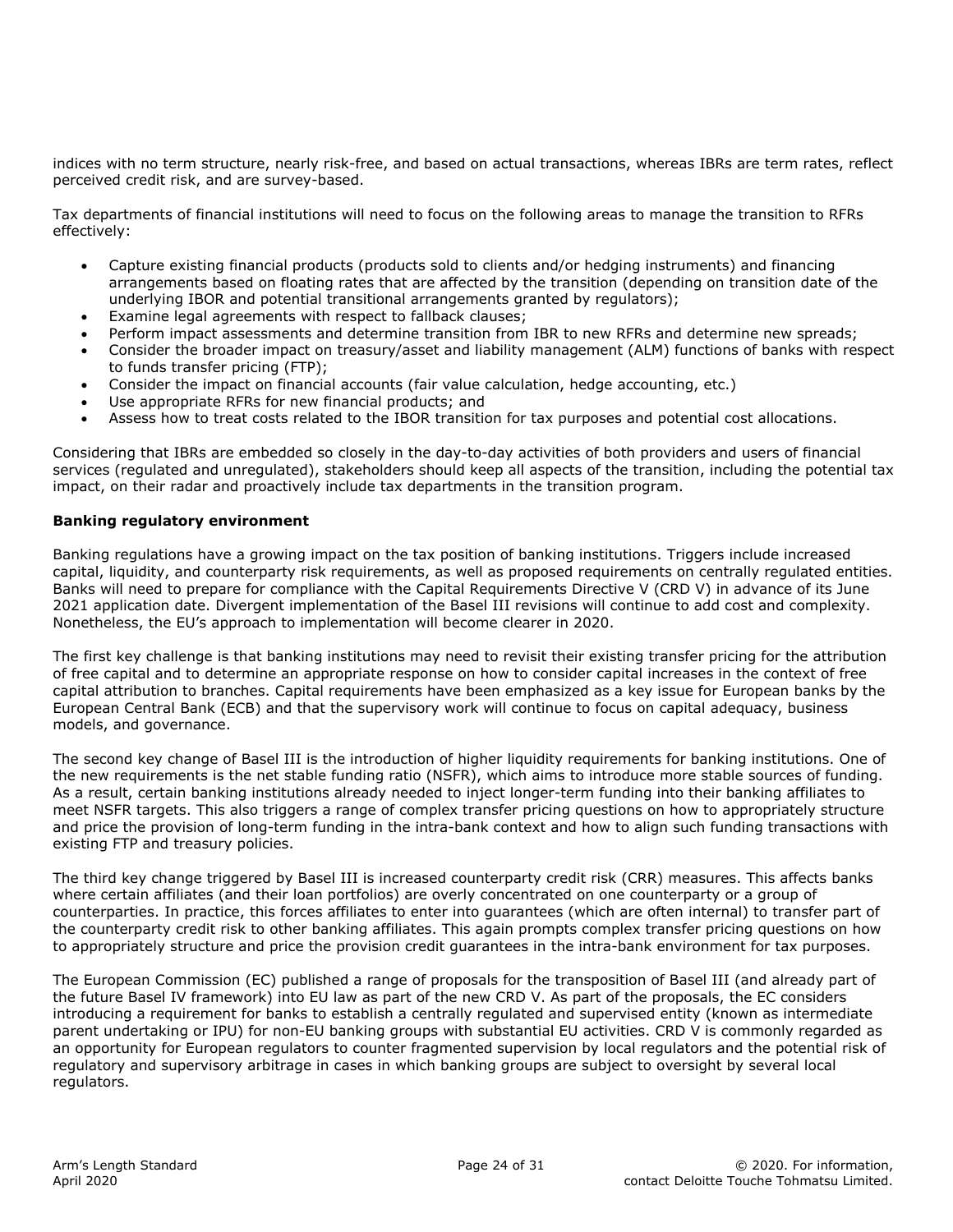#### **Impact of MiFID**

MiFID II, which was rolled out in 2018, placed additional restrictions on inducements paid to investment firms or financial advisors by any third party in relation to services provided to clients. Clean share classes emerged as a MiFID II-compliant response to the ban on inducements. Clean shares have no loads, commissions, or other distribution fees, which typically pay for an investment fund's distribution costs, and no platform fees. Nonetheless, the rise of new share classes has led to increased operational complexity.

From a transfer pricing perspective, this implies that asset managers may need to take into consideration the impact of new fee arrangements, share classes, and the unbundling of fees. Most notably, there is a potential impact on existing fee flows, transactions, and transfer pricing policies (especially fee splits and the fee basis for the split). This trend could also affect the availability and applicability of both internal and external market data for benchmarking/testing purposes.

Asset managers increasingly rely on fund distribution platforms. These platforms work as intermediaries between distributors and asset managers, performing administrative functions such as order routing and settlement, data processing, rebate calculations, compliance and managing distribution agreements. Thus, tax departments will need to assess the potential impact on existing fee flows, transactions, and transfer pricing policies.

Tax departments will also need to monitor political developments with the proposed overhaul of MiFID II and revisiting concessions that had been made to the UK in the six years it took to complete the regulations following the UK's departure from the European Union on January 31, 2020.

#### **Focus of regulators**

**Tax governance:** Strong governance is required to deliver financial services in a safe and sound manner. Regulators continue to focus on governance frameworks during their onsite visits where all levels of the organization are scrutinized – from the board to senior management to the business lines. In boardrooms around the world, financial services executives are taking appropriate action against risk. Risks include both traditional financial risk (*e.g.*, credit, market, and liquidity risk) but also non-financial risks (NFR). One of the new NFRs is tax, given the potential impact of tax risks on the financial stability, reputation, capital, and liquidity positions of regulated entities.

Today, financial regulators are already probing tax as one of the indicators of proper management of regulated entities across a range of jurisdictions by requesting information on the tax strategy, policies, agreements, documentation, and the involvement of executives in the identification and mitigation of tax risks.

In view of these challenges, management and boards need to start embracing tax on their governance agenda to meet the expectations of both tax authorities and regulators.

#### **Funds transfer pricing**

Since 2016, the ECB and local regulators have focused on creating a more stable banking sector through harmonized rules at the EU level and stricter risk and capital requirements. To achieve this goal, in 2016, the ECB and local regulators launched the business model analysis (BMA), whereby as part of the supervisory reviews the ECB and local regulators assess a range of criteria including strategy, risk management, financial performance, and regulatory compliance to determine the viability of a bank`s business model and operations. Among other areas, the BMA now explicitly focuses on FTP as part of the review of the management of the banking operations, funding structure/management, and profitability management. FTP is not a new concept – it is relevant for most banking institutions, but so far has often been addressed very differently, if at all, across the banking sector based on the maturity of banks, their business model, funding profile, and other criteria.

It will be important for banks that are supervised under the single supervisory mechanism (SSM) to prepare for the BMA campaign and revisit their FTP framework to be aligned with current market practice and to confirm that it meets the expectations of both regulators and tax authorities with respect to pricing the provision and use of funding.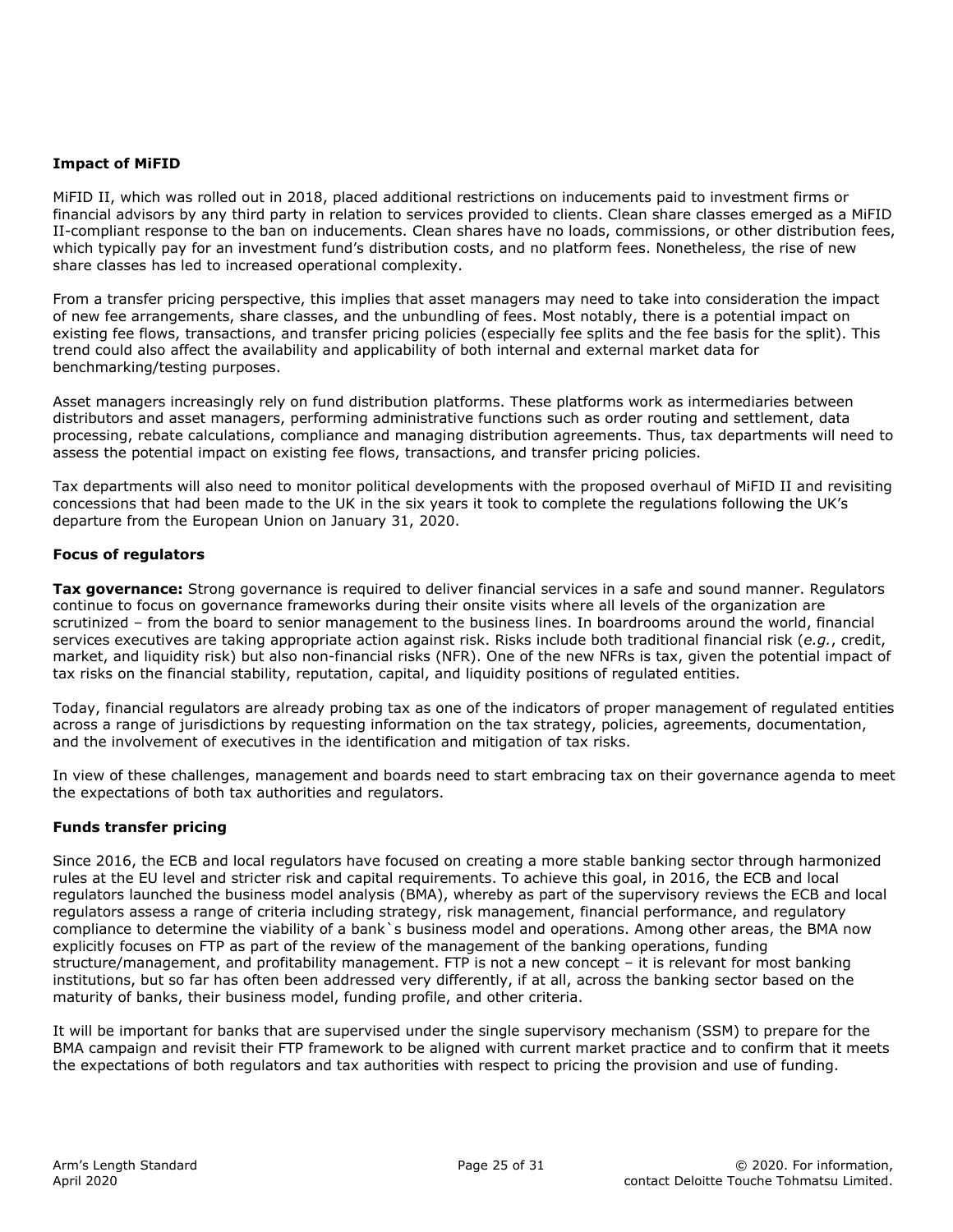#### **Impact of technology**

Technology continues to be a game changer in the financial services sector. Examples include the rise of robotics and automation-related technologies to reduce operating costs, algorithmic models that evolve from internal risk management tools to key portfolio management tools and robo-advisors and artificial intelligence facilitating investment decisions and product selection. The future will entail using digital technologies to automate processes, improve regulatory compliance, transform customer experience, and disrupt key components along the value chain.

This technological upheaval continues to require heavy investment and raises the question of how to structure such investments from a transfer pricing perspective with respect to ownership and use of the resulting intangibles within the group. The essential question is whether technology needs to be characterized as a key intangible for tax purposes going forward, which would also require a change to approaches for the tax treatment of development expenses. The result could be that an allocation of development costs via service (re)charges may no longer be appropriate, but instead a license fee/royalty model may need to be introduced to remunerate the owner of the intangible(s) for the development activities.

Consequently, financial institutions may need to do the following:

- Identify all relevant intangibles and their use, even if use is not subject to remuneration (noting that even the non- remuneration needs to be supported and documented);
- Revisit existing transfer pricing positions regarding remuneration for the use of intangibles (cost recharge vs. license fee);
- Track development activities, especially if performed out of certain (pioneer) locations and decide if strategic development activities should be centralized in specific location(s) to centralize the ownership of intangibles;
- Confirm consistency between tax-related communication and other channels (especially for investor relations and regulatory purposes); and
- Review the completeness and appropriateness of existing transfer pricing documentation and intercompany agreements.

The financial services sector faces a range of future challenges, and transfer pricing is becoming increasingly significant given regulators' focus on tax governance but also the impact of regulatory developments on the tax dimension. It is important that tax departments be properly involved in addressing the upcoming challenges and working with the board and key stakeholders.

| $\overline{\phantom{0}}$ | Ralf Heussner (Luxembourg) |
|--------------------------|----------------------------|
|                          | Partner                    |
|                          | Deloitte Luxembourg        |
|                          | rheussner@deloitte.lu      |
|                          |                            |

Iva Gyurova (Luxembourg) Senior Manager Deloitte Luxembourg ivgyurova@deloitte.lu

# **Transfer Pricing Analysis of Vertically Integrated Companies**

Vertical integration is an arrangement whereby the supply chain of a company is consolidated under the same company. In general, each member of the supply chain produces a different product or service, and the products combine to satisfy a common demand. Vertical integration secures the supplies needed by the firm to produce its product and the market needed to sell the product.

Vertical integration can occur in different ways. A company tends toward "forward" vertical integration when it controls distribution centers and retailers where its products are sold. An example is an oil and gas company that produces oil and gas and distributes through its retailers. "Backward" vertical integration occurs when a company controls subsidiaries that produce some of the inputs used in the production of its products. For example, an automobile company may own a tire company and a metal company. Control of these subsidiaries is intended to create a stable supply of inputs and ensure a consistent quality in their final product. A company can also adopt both forward and backward integration, in which case it can control most of its supply chain.

By definition, vertically integrated companies perform multiple functions, each of which may be related to a different part of the supply chain. It is also common for multinational enterprises (MNEs) to place each function under a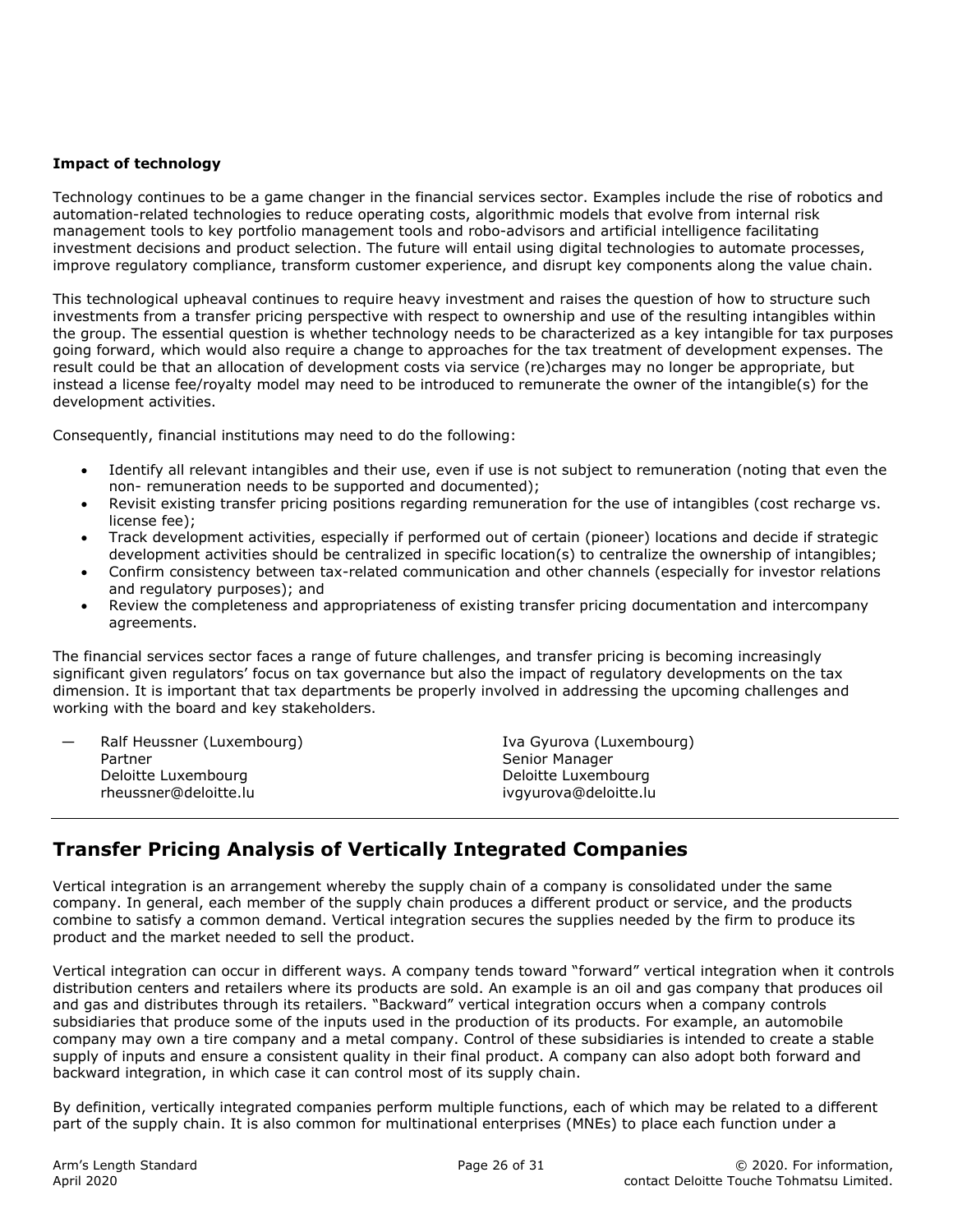separate legal entity. For example, in a forward vertical integration, manufacturing and distribution functions may be performed separately by two different entities of the same company.<sup>13</sup> When different functions are performed by separate entities of a company, intercompany transactions take place between those entities as the product moves along the supply chain.

In certain industries, vertically integrated MNEs can have several different functions under separate entities, which results in multiple back-to-back intercompany transactions for MNEs. For instance, a manufacturing entity of a chemical company can produce an intermediary chemical that can be used by another manufacturing affiliate to produce the final product, which can then be sold to distribution entities for sale to third parties. When there are such back-to-back related-party transactions, transfer pricing analysis of those transactions under the comparable profits method (CPM) or the transactional net margin method (TNMM) may require a selection and analysis of multiple tested parties, in contrast to the single tested party approach provided by the Treasury regulations under Section 482 of the Income Tax Code (the US transfer pricing regulations) and the OECD *Transfer Pricing Guidelines for Multinational Enterprises and Tax Administrations*, July 2017.14 The following example illustrates the issue.

#### **Example**

A vertically integrated MNE has four entities – A, B, C, and D – which are located in countries Q, X, Y, and Z, respectively, and perform the following functions:

- **Entity A:** Manufactures an intermediary product P<sub>A</sub>.
- **Entity B:** Uses the intermediary product produced by Entity A to manufacture product P<sub>B</sub>.
- **Entity C:** Uses product B to further process it to produce the final product Pc.
- **Entity D:** Owns the intellectual property (IP) of the MNE and purchases the final product from Entity C for distribution to third parties.

**Figure 1:** Example of Vertically Integrated Intercompany Transactions:



| Table 1                 | <b>Entity A</b> | <b>Entity B</b> | <b>Entity C</b> | <b>Entity D</b> |
|-------------------------|-----------------|-----------------|-----------------|-----------------|
| <b>Sales</b>            | 102             | 132             | 165             | 250             |
| <b>COGS</b>             | 80              | 102             | 132             | 165             |
| <b>SG&amp;A</b>         | 20              | 18              | 18              | 35              |
| <b>Operating Profit</b> |                 |                 |                 | 50              |
| OM*<br><b>NCP</b>       | <b>2% NCP</b>   | 10% NCP         | 10% NCP         | 20% OM          |

Further, the entities have the following financials with respect to their intercompany transactions:

\*NCP and OM stand for net cost plus markup and operating margin, respectively.

The question is how one should test Entity C with respect to Entity C's intercompany transactions. When the entity does not own any IP and performs only routine functions, the typical approach would be to apply the TNMM/CPM<sup>15</sup> to test whether a company earns arm's length returns with respect to its intercompany transactions. As described in the US transfer pricing regulations:

ı

 $<sup>13</sup>$  It is also possible that an entity may perform multiple functions in which case transfer pricing analysis would have</sup> other challenges outside the scope of this article. See, for example, S. D. Felgran and S. D. Harris, "*Benchmarking the Profitability of Vertically Integrated Companies"*, BNA Tax Management Transfer Pricing Report, September 2004.<br><sup>14</sup> See Article 2.73 of the OECD transfer pricing guidelines.

<sup>15</sup>TNMM and CPM are used interchangeably in this article to refer to the applicable method in the relevant country. CPM/TNMM is assumed to be the most reliable method in this article to test the transactions. As such, the financial data required for the CPM/TNMM analysis is also assumed to be available.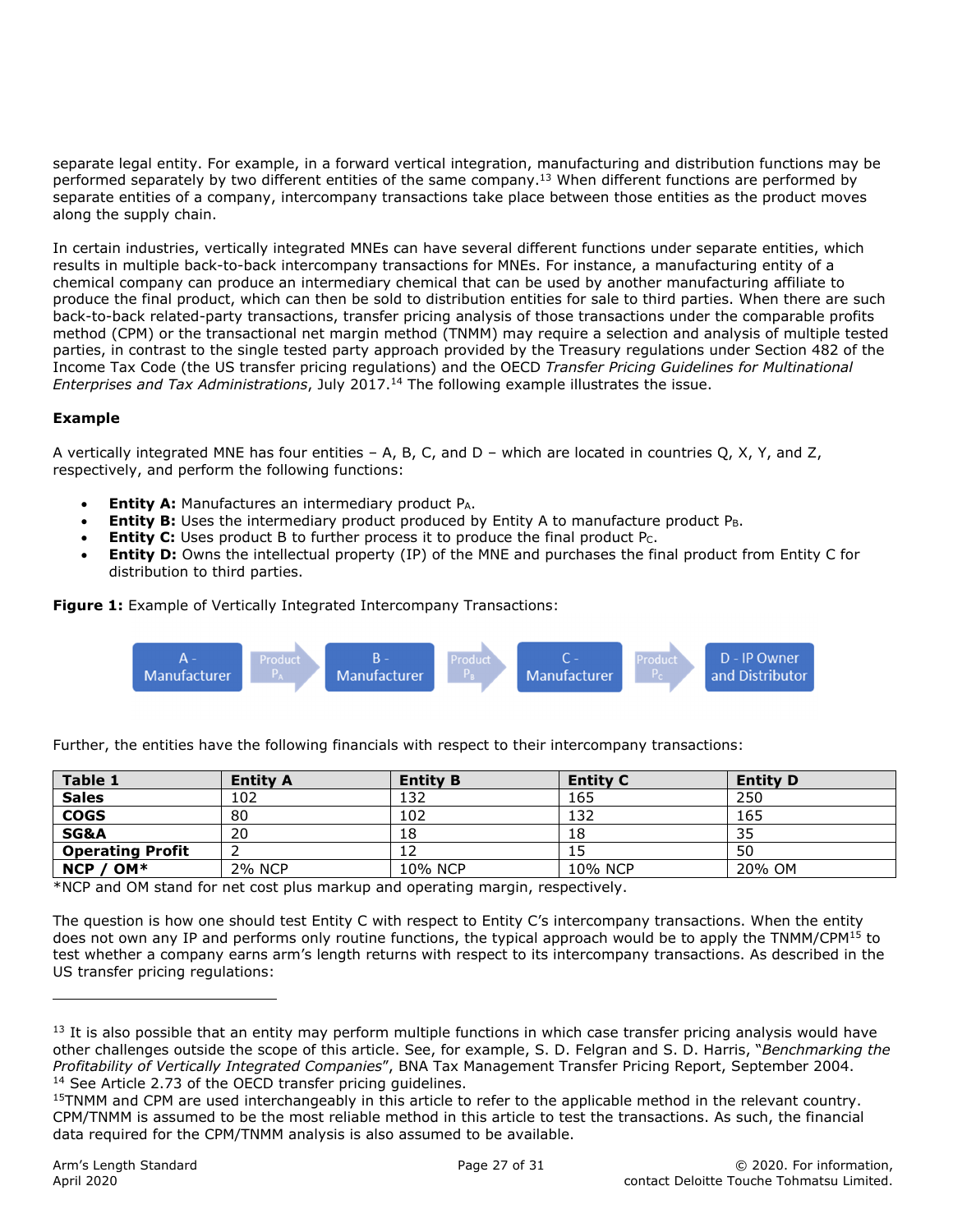"…in most cases the tested party will be the least complex of the controlled taxpayers and will not own valuable intangible property or unique assets that distinguish it from potential uncontrolled comparables. $"16$ 

In this example, Entity C has two intercompany transactions – purchase of product  $P_B$  from Entity B and sale of product  $P_C$  to the distributor. Since Entity C is a routine manufacturer that does not own any IP, one may consider testing Entity C based on the TNMM. With respect to Entity C's sales of product Pc to Entity D, one might select Entity C as the tested party since Entity D is the IP owner. In that case, looking at Entity C's financials in Table 1, it might be concluded that Entity C earns an arm's length return if a 10% NCP achieved by Entity C is within the interquartile range of NCP returns established by comparable manufacturers.

Further, regarding Entity C's purchase of products from Entity B, one might select Entity B as the tested party.<sup>17</sup> Entity B also earns 10% NCP and, given that comparable manufacturers earn similar NCP returns, one might conclude that Entity C's purchase of product P<sub>B</sub> from Entity B is also priced consistent with the arm's length standard. So, based on this analysis, can one say that intercompany transactions involving Entity C meet the arm's length standard? The answer may not be "it depends." The reason is that when there are back-to-back intercompany transactions, as we observe commonly for vertically integrated companies, tested party financials are also typically based on intercompany transactions, and if those intercompany transactions may not meet the arm's length standard, testing the results based on comparables using the CPM/TNMM may not necessarily be reliable indicators.

In the example, although the NCPs of both Entity B and Entity C are within the arm's length ranges based on comparables, those NCPs are calculated based on cost bases of Entity B and Entity C, which are also based on intercompany transactions. In particular, Entity B's COGS is based on the intercompany price of product  $P_A$  purchased from Entity A. When selling to Entity B, Entity A earns only 2% NCP; if 2% is not consistent with the arm's length standard, the intercompany transactions involving product  $P_A$  at that price may not be appropriately measured. In such a case, since Entity B's cost base depends on the price of product P<sub>A</sub>, the use of the CPM/TNMM for purposes of testing Entity B's intercompany transactions may not be reliable. Similarly, because Entity C's cost base is dependent on the price of product P<sub>B</sub>; using the CPM/TNMM to test Entity C's transactions may also not be reliable.<sup>18</sup>

Therefore, when testing an intercompany transaction of an entity that has back-to-back intercompany transactions, one should consider not only the tested entity but also all other intercompany transactions that affect the tested transaction. In other words, transfer pricing analysis may require the selection of *multiple* tested parties as part of the TNMM.19 In the next sections, specific cases are considered for illustrative purposes.

#### **Case 1 – Routine Intercompany Transactions**

Suppose the intercompany transaction chain includes only routine entities, that is, no entity in the chain is considered to own non-routine intangibles. Suppose there are N entities in the intercompany transaction chain; the final entity in the chain is a distributor and all other entities are different manufacturing entities in a vertically integrated supply chain. Figure 2 depicts the transaction chain.

ı

<sup>16</sup> See also Articles 2.65 and 3.18 of the OECD Guidelines.

 $17$  Some tax authorities only test the local entity in an aggregate manner regardless of the number of intercompany transactions the local entity enters into. In that case, the arguments and conclusions in this article would still apply. <sup>18</sup> When a tested party has back-to-back intercompany transactions, even though its NCP is within the comparable range, one may also consider checking other ratios for diagnostic purposes. Specifically, ratios that are not dependent on the pricing of intercompany transactions may provide further insights for the tested party. For instance, if one has a comparable benchmarking set to test Entity C, consideration of different financial ratios, such as SG&A to sales ratios may be useful. In addition, consideration of other profit level indicators, such as the return on operating assets, which arguably may be less affected by intercompany arrangements, may also be useful. In the real world, the indicated arm's length NCP ranges may be wide, in which case it is possible that, in an application of the CPM/TNMM, the tested party returns may still fall within the arm's length range.

<sup>&</sup>lt;sup>19</sup> Since the CPM/TNMM is assumed to be the most reliable method to test the transactions, the analysis requires multiple tested parties. However, if other methods are applicable (for example, the comparable uncontrolled price method), such methods can also be applied to test those transactions.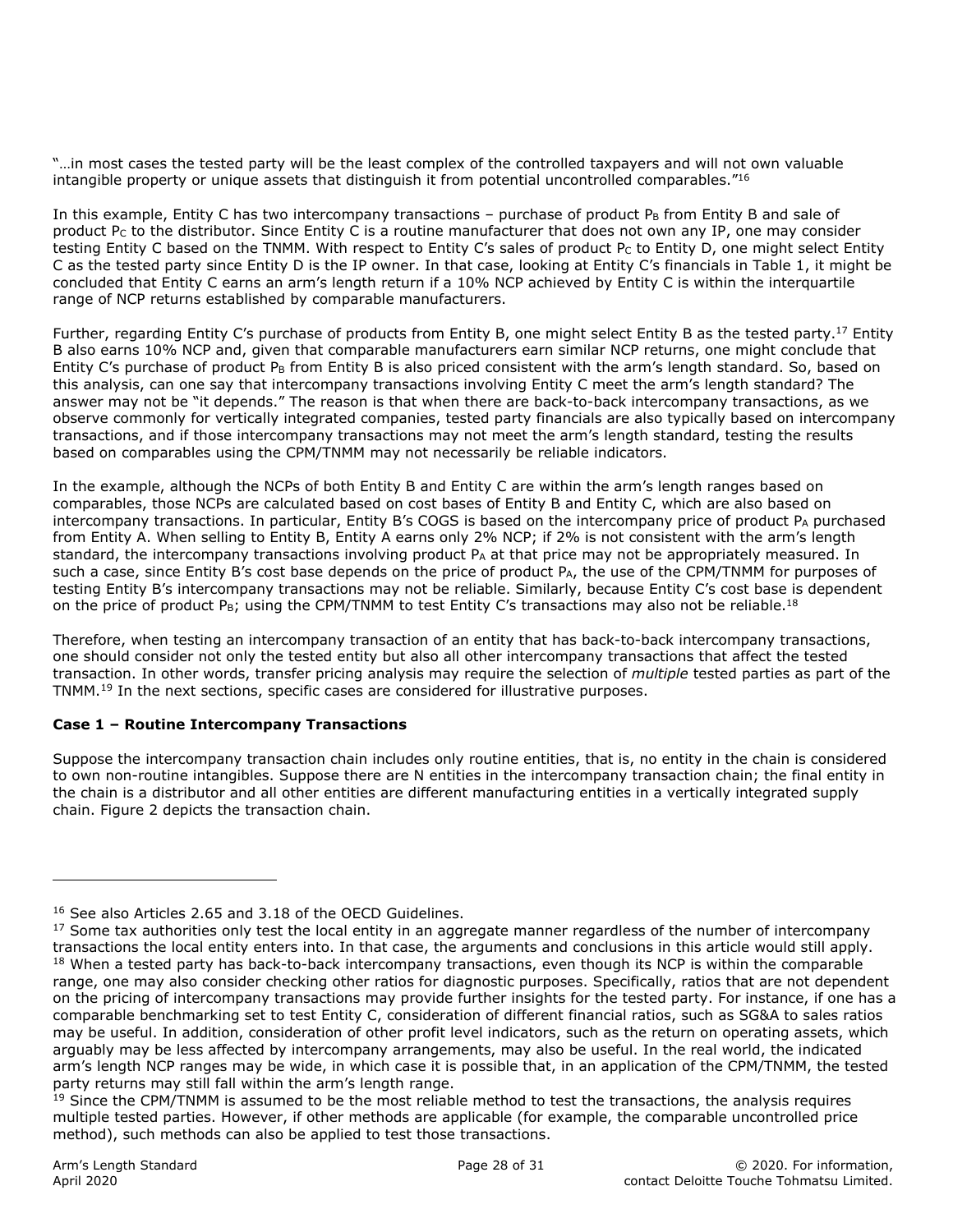#### **Figure 2:** Routine Intercompany Transactions:



Let T<sub>n</sub> for every n=1,2,...,N denote the transaction where entity n sells to entity n+1. Suppose also that for any entity n=1,2,…,N in the transaction chain, the cost base of entity n has two components: cost of purchase of product from the previous entity (S<sub>n-1</sub>) and the additional cost of manufacturing (C<sub>n</sub>).<sup>20</sup> Entity n also applies a markup (M<sub>n</sub>)<sup>21</sup> on its total cost base when selling the product to the next entity at a price of  $S_n = (S_{n-1} + C_n)(1 + M_n)$ .

One can then show the price of transaction  $T_{n}$ , *i.e.* when entity n is selling to entity n+1, as follows:<sup>22</sup>

#### **Equation 1:**

$$
S_n = \sum_{i=1}^{n} C_i \prod_{j=i}^{n} (1 + M_j)
$$

As seen in Equation 1 above, the price of transaction  $T_n(S_n)$  not only depends on the cost base of entity n and markup applied by entity n but also the cost bases of all entities before entity n as well as the markups applied by all entities before entity n. As a result, in order to be able to test transaction  $T_n$ , one may need to test all transactions before transaction  $T_n$ . If the testing of all the transactions before transaction  $T_n$  is consistent with the arm's length standard, then the TNMM applied to transaction  $T_n$  may also be considered reliable.

Given that all entities in the transaction chain are routine entities, it is also possible to benchmark a transaction considering the transactions following the tested transaction. In other words, Equation 1 is derived by applying the arm's length standard starting with the first transaction in the chain. However, one can also start with the last transaction in the chain. Specifically, since the last entity, in this example, is also a routine distributor, the price of the last intercompany transaction can be tested by looking at the results for the last entity, and the testing of the preceding transactions may also proceed recursively in this way.

Based on the approach in this example, one may consider the following construction in Equation 2 for the price of transaction  $T_n$  as follows:

#### **Equation 2:**

$$
S_n = (S_N(1 - OM) - C_N) \prod_{i=n+1}^{N-1} \frac{1}{(1 + M_i)} - \sum_{i=n+1}^{N-1} C_i \prod_{j=n+1}^{i-1} \frac{1}{(1 + M_j)}
$$

Where,

ı

OM is the arm's length distribution operating margin for entity N,  $S_N$  is the third-party sales price charged by entity N, and  $C_i$ ,  $M_i$ , and N are defined as before.

Equation 2 shows that transaction  $T_n$  may also be tested by testing the transactions that occur following  $T_n$  in the supply chain. Specifically, if the transactions following  $T_n$  are tested under the CPM/TNMM based on the benchmarked markups for manufacturers and operating margin benchmarks for the distributor, then the use of Equation 2 may also be reliable for testing transaction  $T_n$ . In this case, the reliability of this approach to testing transaction  $T_n$  may depend on the availability and reliability of information regarding the transactions following entity n.

 $^{20}$  C<sub>n</sub> can include additional production costs aside from S<sub>n-1</sub> as well as any other tolling or service costs incurred by entity n.

 $21$  We assume all costs are marked up for simplicity; however, passthrough costs can also be added.

<sup>&</sup>lt;sup>22</sup> Derivations of all equations can be provided upon request.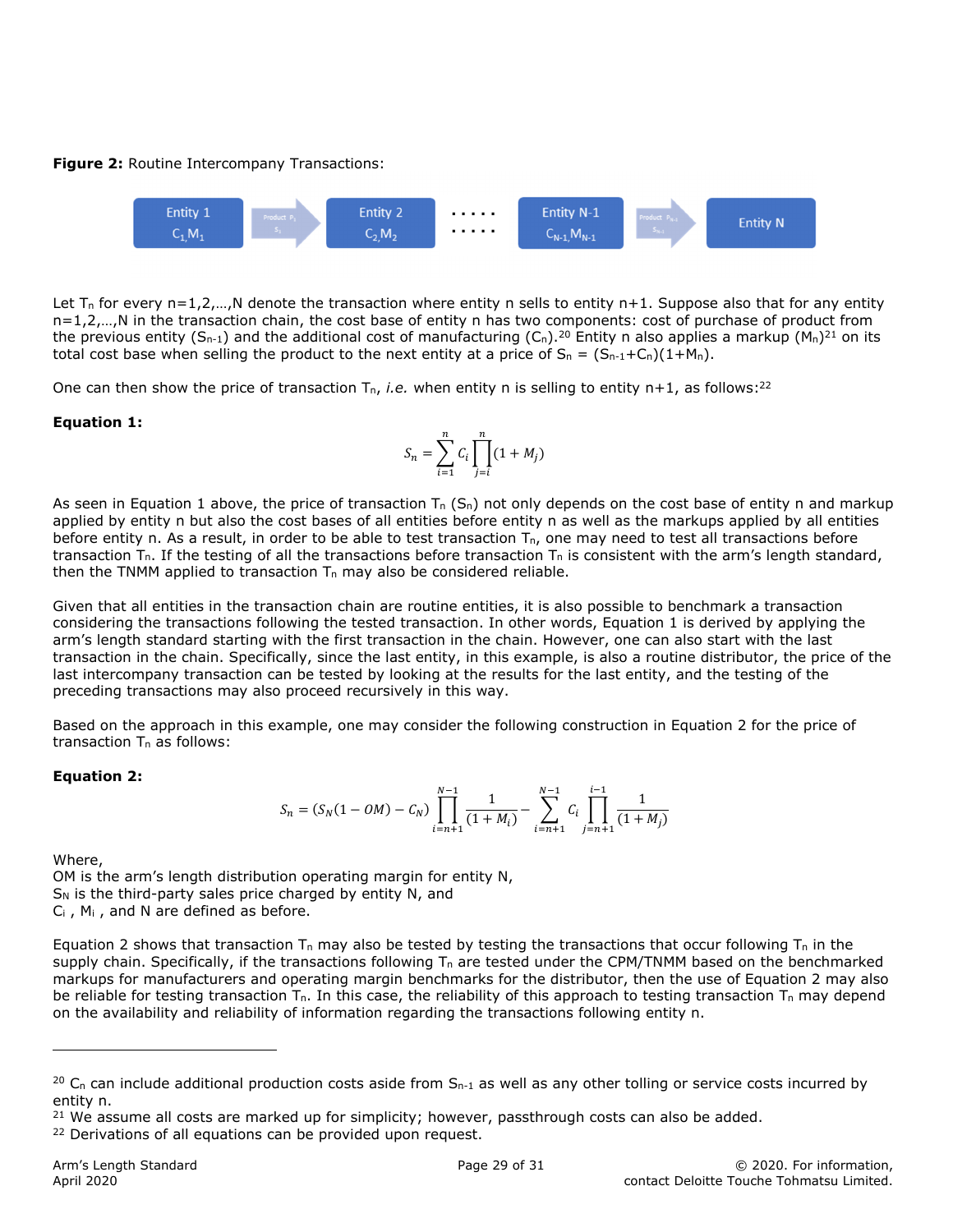Both Equation 1 and Equation 2 are based on the same principle that all transactions between the tested transaction and a third party are considered, which ensures that the cost base or revenue related to the tested transaction is consistent with the arm's length standard. In these examples, both approaches may require the selection of multiple tested parties.

The only difference between the two approaches is the third-party reference point used in the benchmarking. Equation 1 is derived starting with the first entity in the chain that has purchases only from third parties.<sup>23</sup> Equation 2, on the other hand, is derived starting with the last entity in the chain that sells to only third parties.

#### **Case 2 – Routine Intercompany Transactions and One IP Owner**

It is very common for vertically integrated companies to have IP related to their technology and/or tradename/trademark. To account for such a case, consider the same example but with one entity that may be considered to own non-routine IP. Suppose entity n is the IP owner in the transaction chain and other entities are still routine entities. Figure 3 below illustrates this case.

**Figure 3:** Routine Intercompany Transactions and One IP Owner



Although entity n cannot be tested directly because it is the entity that owns the IP, the approach described above in Case 1 may also be applied here; that is, transactions preceding entity n can be tested based on Equation 1 and transactions following entity n can be tested based on Equation 2.

#### **Case 3 – Routine Intercompany Transactions and Two IP Owners**<sup>24</sup>

Some companies may also have more than one IP-owning entities in their supply chains. Figure 4 illustrates this case.

**Figure 4:** Routine Intercompany Transactions and Two IP Owners



In this example, entities  $n_1$  and  $n_2$  are the IP owners in the supply chain. The transactions preceding entity  $n_1$  and following entity  $n_2$  in this instance may be tested based on the same logic as described by Equation 1 and Equation 2, respectively. However, transactions between entities n<sub>1</sub> and n<sub>2</sub> may need to be benchmarked with reference to additional comparables<sup>25</sup> because benchmarking entities  $n_1$  and  $n_2$  directly may not be reliable.

#### **Conclusion**

ı

The US transfer pricing regulations and the OECD transfer pricing guidelines describe the CPM/TNMM as a one-sided method based on the selection of a single tested party. When MNEs – vertically integrated companies – have back-toback to intercompany transactions, traditional application of the CPM/TNMM based on a single tested party may not

 $^{23}$  The issue is also partially addressed as part of PLI selection in Article 2.94 of the OECD transfer pricing guidelines.<br><sup>24</sup> The approach can easily be extended to cover cases when there are more than two nonroutin supply chain.

<sup>&</sup>lt;sup>25</sup> Additional comparables can be, for example, uncontrolled transactions comparable to transactions  $T_{n1}$  or  $T_{n2-1}$ . If entity  $n_1$  (n<sub>2</sub>) sells (buys) the same products in transaction  $T_{n1}$  ( $T_{n2-1}$ ) to (from) third parties under comparable circumstances, such transactions can be considered as comparables.